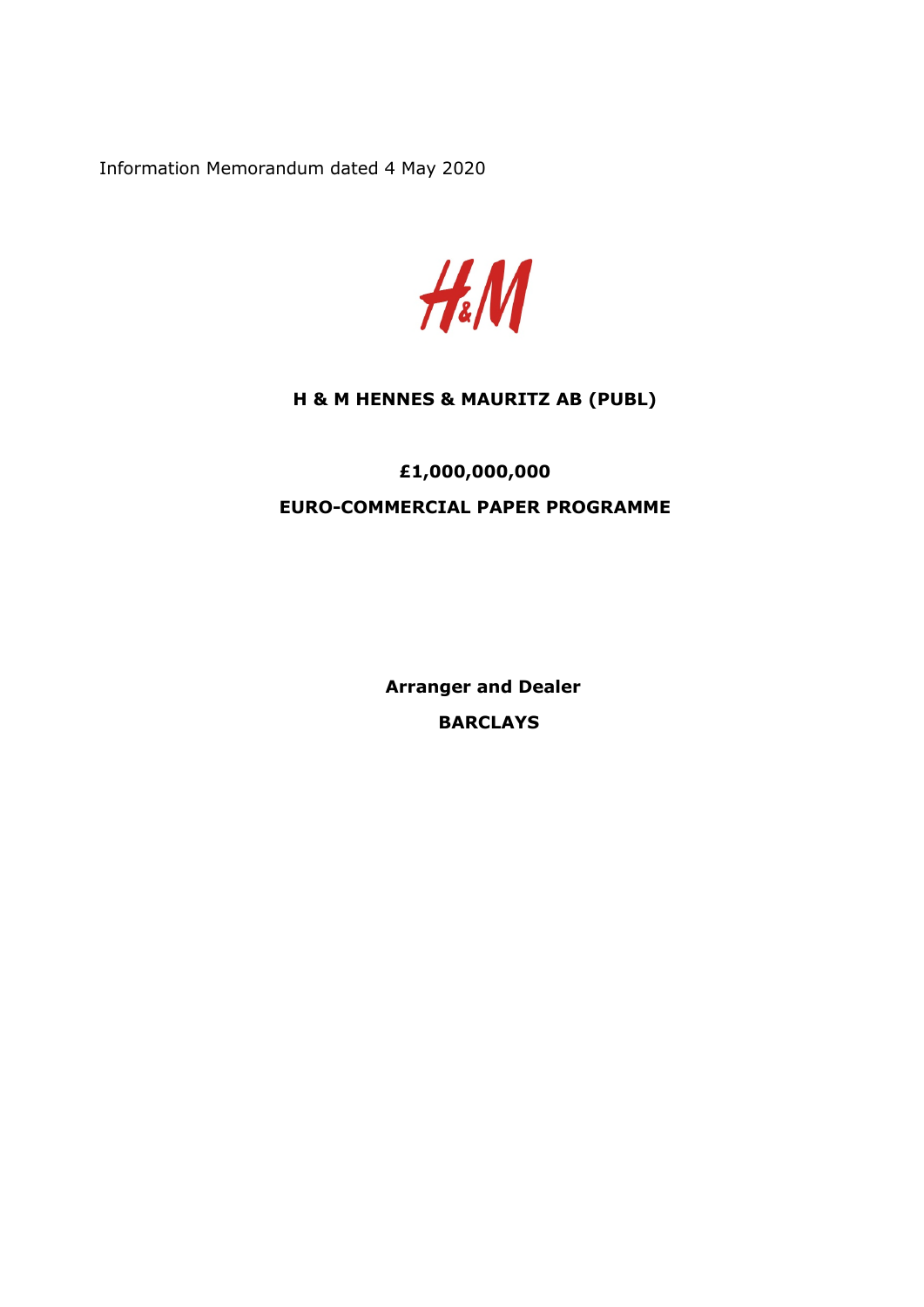#### **IMPORTANT NOTICE**

This Information Memorandum (together with any supplementary information memorandum and information incorporated herein by reference, the **"Information Memorandum"**) contains summary information provided by H & M Hennes & Mauritz AB (publ) (the "**Issuer"**) in connection with a eurocommercial paper programme (the **"Programme"**) under which the Issuer may issue and have outstanding at any time euro-commercial paper notes (the **"Notes"**) up to a maximum aggregate amount of £1,000,000,000 or its equivalent in alternative currencies. Under the Programme, the Issuer may issue Notes outside the United States pursuant to Regulation S (**"Regulation S"**) of the United States Securities Act of 1933, as amended (the **"Securities Act"**). The Issuer has, pursuant to a dealer agreement dated 4 May 2020 (as amended, re-stated or supplemented from time to time, the **"Dealer Agreement"**), appointed Barclays Bank PLC as arranger for the Programme (the **"Arranger"**), appointed Barclays Bank PLC as dealer for the Notes (together with further dealers appointed under the Programme pursuant to the Dealer Agreement from time to time, the **"Dealers"**) and authorised the Dealers to circulate the Information Memorandum in connection with the Programme on their behalf to purchasers or potential purchasers of the Notes.

**THE NOTES HAVE NOT BEEN AND WILL NOT BE REGISTERED UNDER THE UNITED STATES SECURITIES ACT OF 1933 (THE "SECURITIES ACT") OR ANY U.S. STATE SECURITIES LAWS AND MAY NOT BE OFFERED, SOLD OR DELIVERED WITHIN THE UNITED STATES OR TO, OR FOR THE ACCOUNT OR BENEFIT OF, U.S. PERSONS (AS DEFINED IN REGULATION S UNDER THE SECURITIES ACT ("REGULATION S")) ("U.S. PERSONS") UNLESS AN EXEMPTION FROM THE REGISTRATION REQUIREMENTS OF THE SECURITIES ACT IS AVAILABLE AND IN ACCORDANCE WITH ALL APPLICABLE SECURITIES LAWS OF ANY STATE OF THE UNITED STATES AND ANY OTHER JURISDICTION.** 

**The Notes have not been approved or disapproved by the United States Securities and Exchange Commission or any other securities commission or other regulatory authority in the United States, nor have the foregoing authorities approved this Information Memorandum or confirmed the accuracy or determined the adequacy of the information contained in this Information Memorandum. Any representation to the contrary is unlawful.** 

**MiFID II Product Governance** – Solely by virtue of appointment as Arranger or Dealer, as applicable, on this Programme, neither the Arranger nor the Dealer nor any of their respective affiliates will be a "manufacturer" for the purpose of EU Delegated Directive 2017/593.

**Singapore SFA Product Classification** – In connection with Section 309B of the Securities and Futures Act (Chapter 289) of Singapore (the **"SFA"**) and the Securities and Futures (Capital Markets Products) Regulation 2018 of Singapore (the **"CMP Regulations 2018"**), unless otherwise specified before an offer of Notes, the Issuer has determined, and hereby notifies all relevant persons (as defined in Section 309A(1) of the SFA), that the Notes are "prescribed capital markets products" (as defined in the CMP Regulations 2018) and Excluded Investment Products (as defined in MAS Notice SFA 04- N12: Notice on the Sale of Investment Products and MAS Notice FAA-N16: Notice on Recommendations on Investment Products).

The Issuer has confirmed to the Arranger and the Dealers that the information contained or incorporated by reference in the Information Memorandum or otherwise notified in writing to the Dealers and provided to actual or potential purchasers of Notes, taken together, is true and accurate in all material respects and not misleading and that there are no other facts the omission of which makes the Information Memorandum as a whole or any such information contained or incorporated by reference therein or otherwise notified in writing to the Dealers and available to Noteholders taken together, misleading.

Neither the Issuer, the Arranger nor the Dealers accept any responsibility, express or implied, for updating the Information Memorandum and neither the delivery of the Information Memorandum nor any offer or sale made on the basis of the information in the Information Memorandum shall under any circumstances create any implication that the Information Memorandum is accurate at any time subsequent to the date thereof with respect to the Issuer or that there has been no change in the business, financial condition or affairs of the Issuer since the date thereof.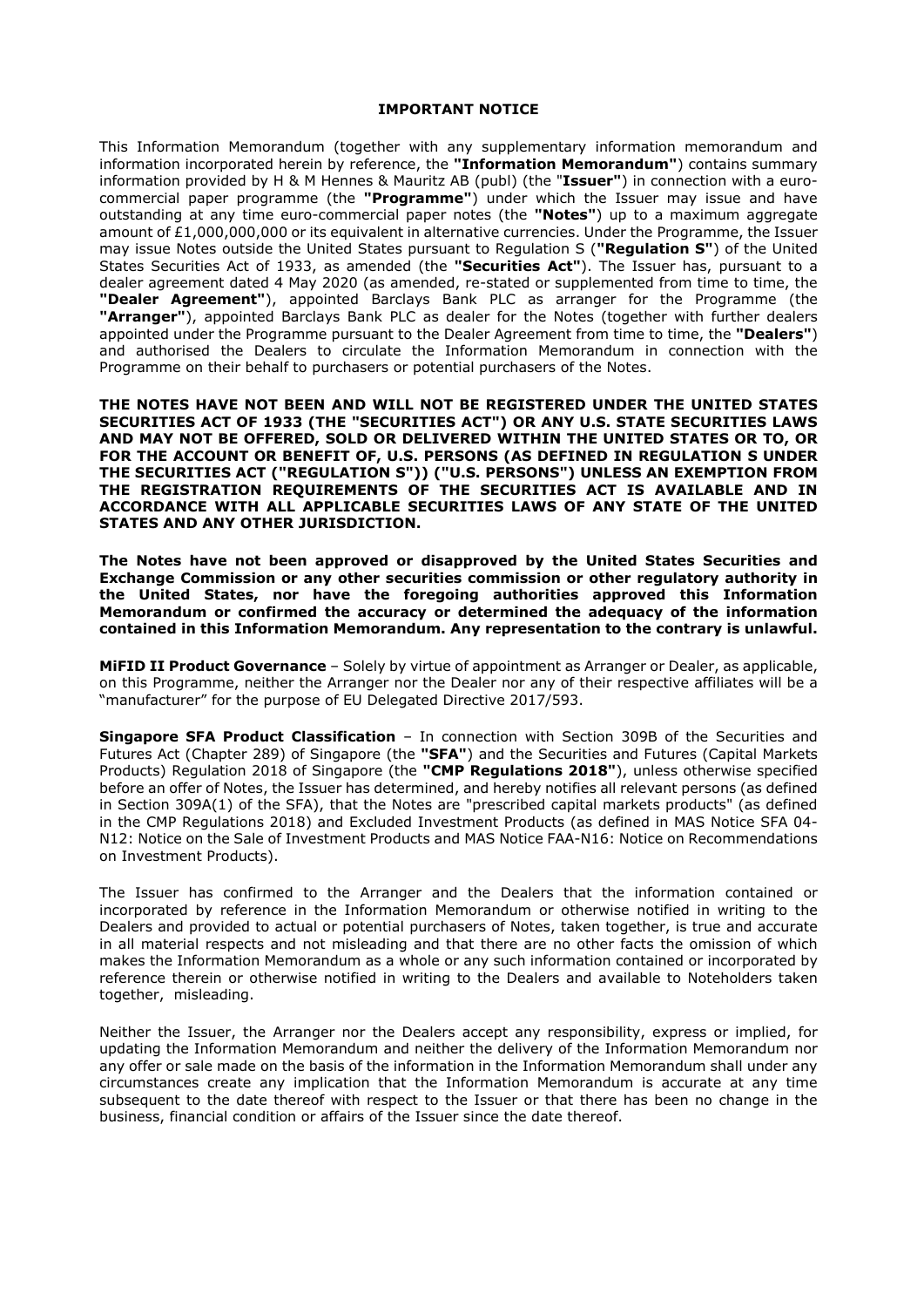No person is authorised by the Issuer to give any information or to make any representation not contained in the Information Memorandum and any information or representation not contained therein must not be relied upon as having been authorised.

Neither the Arranger nor any Dealer has independently verified the information contained in the Information Memorandum. Accordingly, no representation or warranty or undertaking (express or implied) is made, and no responsibility or liability is accepted by the Arranger or the Dealers as to the authenticity, origin, validity, accuracy or completeness of, or any errors in or omissions from, any information or statement contained in the Information Memorandum or in or from any accompanying or subsequent material or presentation.

The information contained or incorporated by reference in the Information Memorandum is not and should not be construed as a recommendation by the Arranger, the Dealers or the Issuer that any recipient should purchase Notes. Each such recipient must make and shall be deemed to have made its own independent assessment and investigation of the financial condition, affairs and creditworthiness of the Issuer, and of the Programme as it may deem necessary and must base any investment decision upon such independent assessment and investigation and not on the Information Memorandum.

Neither the Arranger nor any Dealer undertakes to review the business or financial condition or affairs of the Issuer during the life of the Programme, nor undertakes to advise any recipient of the Information Memorandum of any information or change in such information coming to the Arranger's or any Dealer's attention.

Neither the Arranger nor any of the Dealers accepts any liability in relation to this Information Memorandum or its distribution by any other person. This Information Memorandum does not, and is not intended to, constitute an offer or invitation to any person to purchase Notes. The distribution of this Information Memorandum and the offering for sale of Notes or any interest in such Notes or any rights in respect of such Notes, in certain jurisdictions, may be restricted by law. Persons obtaining this Information Memorandum or any Notes or any interest in such Notes or any rights in respect of such Notes are required by the Issuer, the Arranger and the Dealers to inform themselves about and to observe any such restrictions. In particular, but without limitation, such persons are required to comply with the restrictions on offers or sales of Notes and on distribution of this Information Memorandum and other information in relation to the Notes, the Issuer set out under "Selling Restrictions" below.

No application will be made at any time to list the Notes on any stock exchange. A communication of an invitation or inducement to engage in investment activity (within the meaning of Section 21 of the Financial Services and Markets Act 2000 (the **"FSMA"**)) received in connection with the issue or sale of any Notes will only be made in circumstances in which Section 21(1) of the FSMA does not apply to the Issuer.

## **Tax**

No comment is made, and no advice is given by the Issuer, the Arranger or any Dealer in respect of taxation matters relating to the Notes and each investor is advised to consult its own professional adviser.

Under Swedish tax law, payments of principal or interest in respect of the Notes are made without withholding or deduction of any tax other than in respect of interest paid to individuals or an estate of a deceased individual tax resident in Sweden in which case a preliminary income tax of 30 per cent is normally withheld.

## **Interpretation**

In the Information Memorandum, references to "**euros**" and "**€**" are to the lawful currency introduced at the start of the third stage of European Economic and Monetary Union pursuant to the Treaty on the Functioning of the European Union, as amended from time to time; references to "**Sterling**" and "**£**" are to pounds sterling and references to "**U.S. Dollars**" and "**U.S.\$**" are to United States dollars.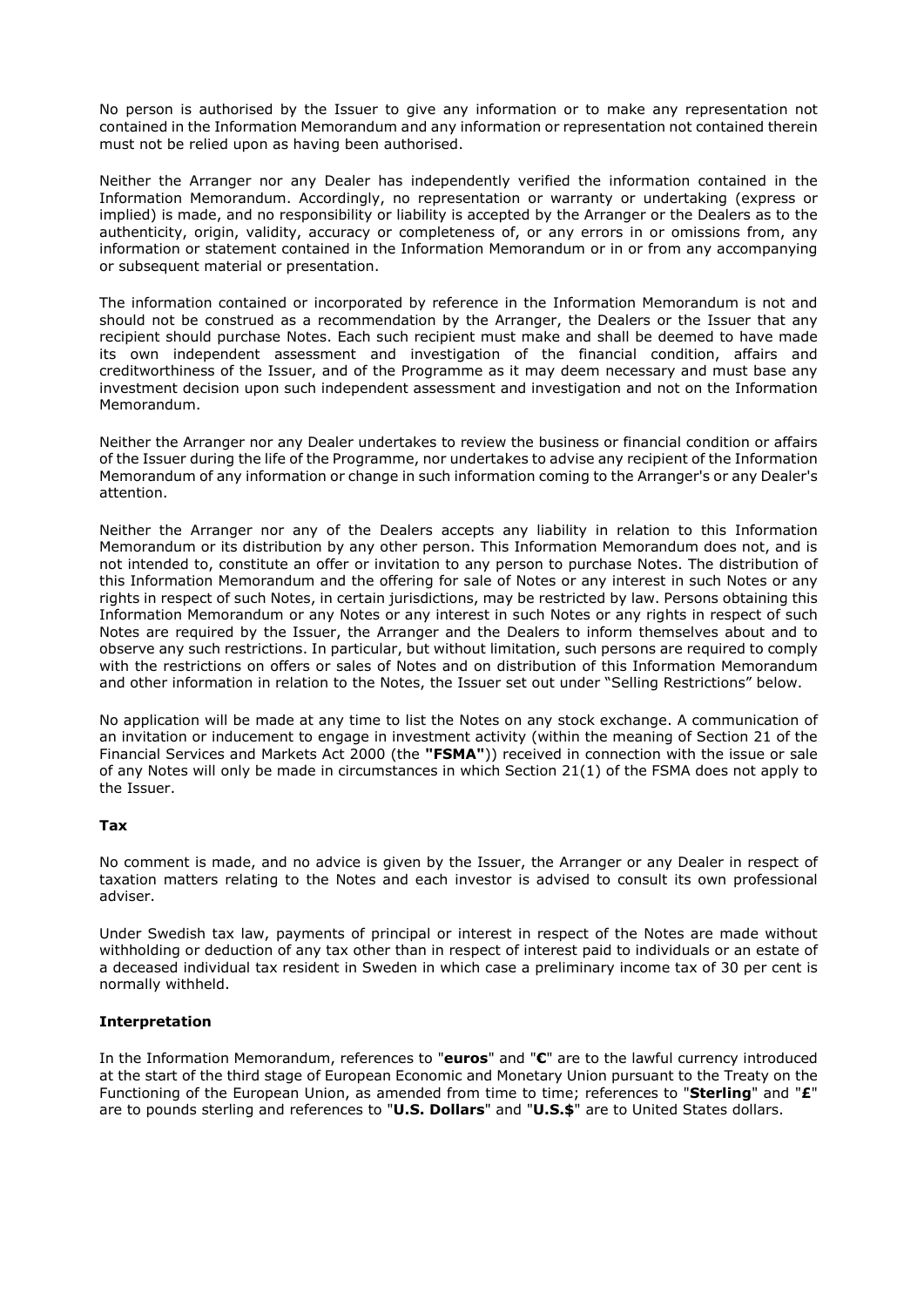Where the Information Memorandum refers to the provisions of any other document, such reference should not be relied upon and the document must be referred to for its full effect.

### **Documents Incorporated By Reference**

The following documents published or issued from time to time shall be deemed to be incorporated in, and form part of, this Information Memorandum: (i) the most recently published audited consolidated and unconsolidated financial statements of the Issuer (including any notes and auditor's reports thereto), (ii) the most recently published unaudited interim consolidated financial statements of the Issuer (including any notes and auditor's reports thereto) and (iii) any public announcements made by the Issuer through any regulatory information service which have been notified in writing by the Issuer to the Dealers and distributed to actual or potential purchasers of the Notes.

Any statement contained in this Information Memorandum or in a document incorporated by reference into this Information Memorandum shall be deemed to be modified or superseded for the purpose of this Information Memorandum to the extent that a statement contained in any document which is subsequently incorporated by reference herein modifies or supersedes such earlier statement (whether expressly, by implication or otherwise). Any statement so modified or superseded shall not, except as so modified or superseded, constitute part of this Information Memorandum.

Except as provided above, no other information, including information on the web sites of the Issuer is incorporated by reference into this Information Memorandum.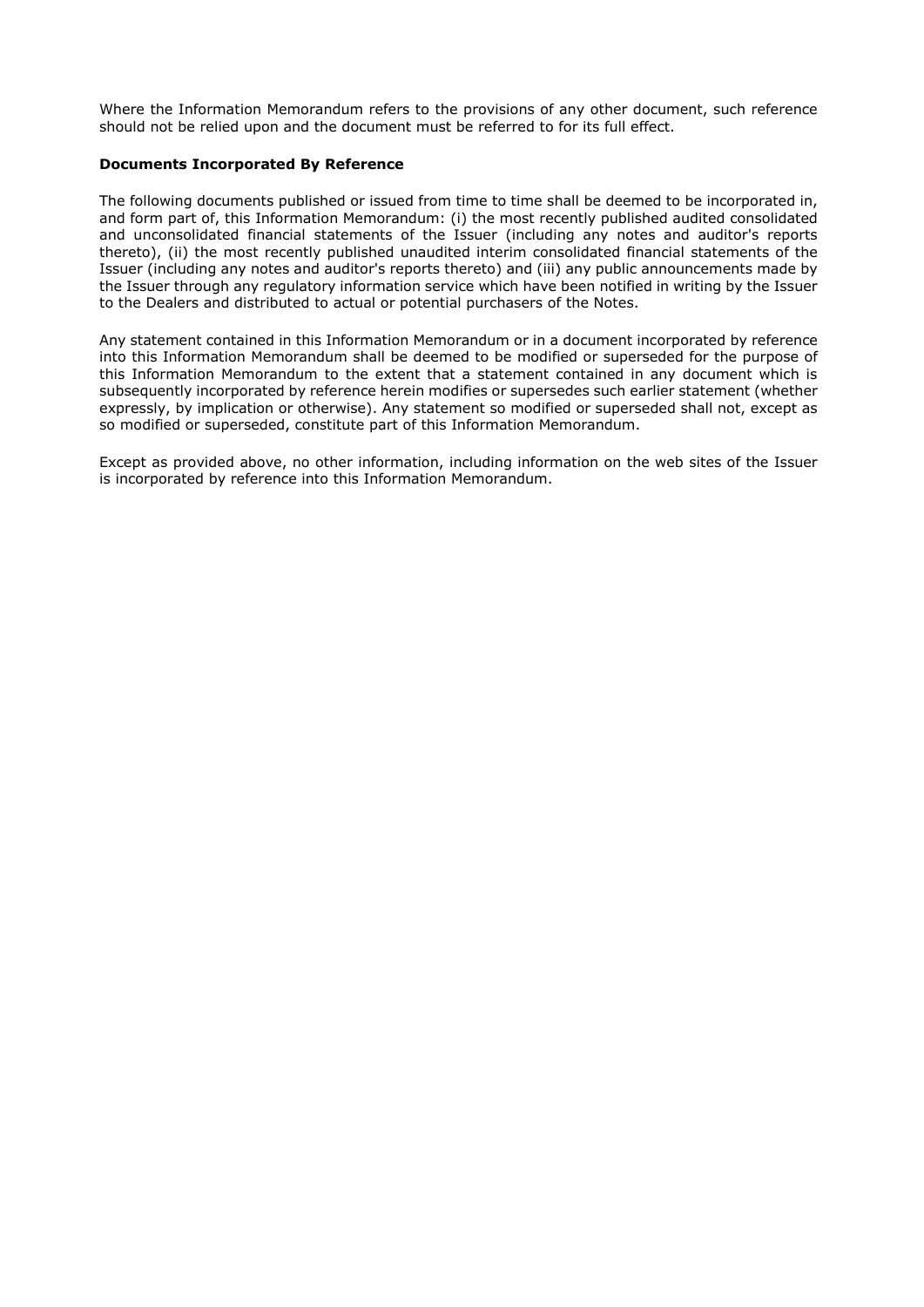## **CONTENTS**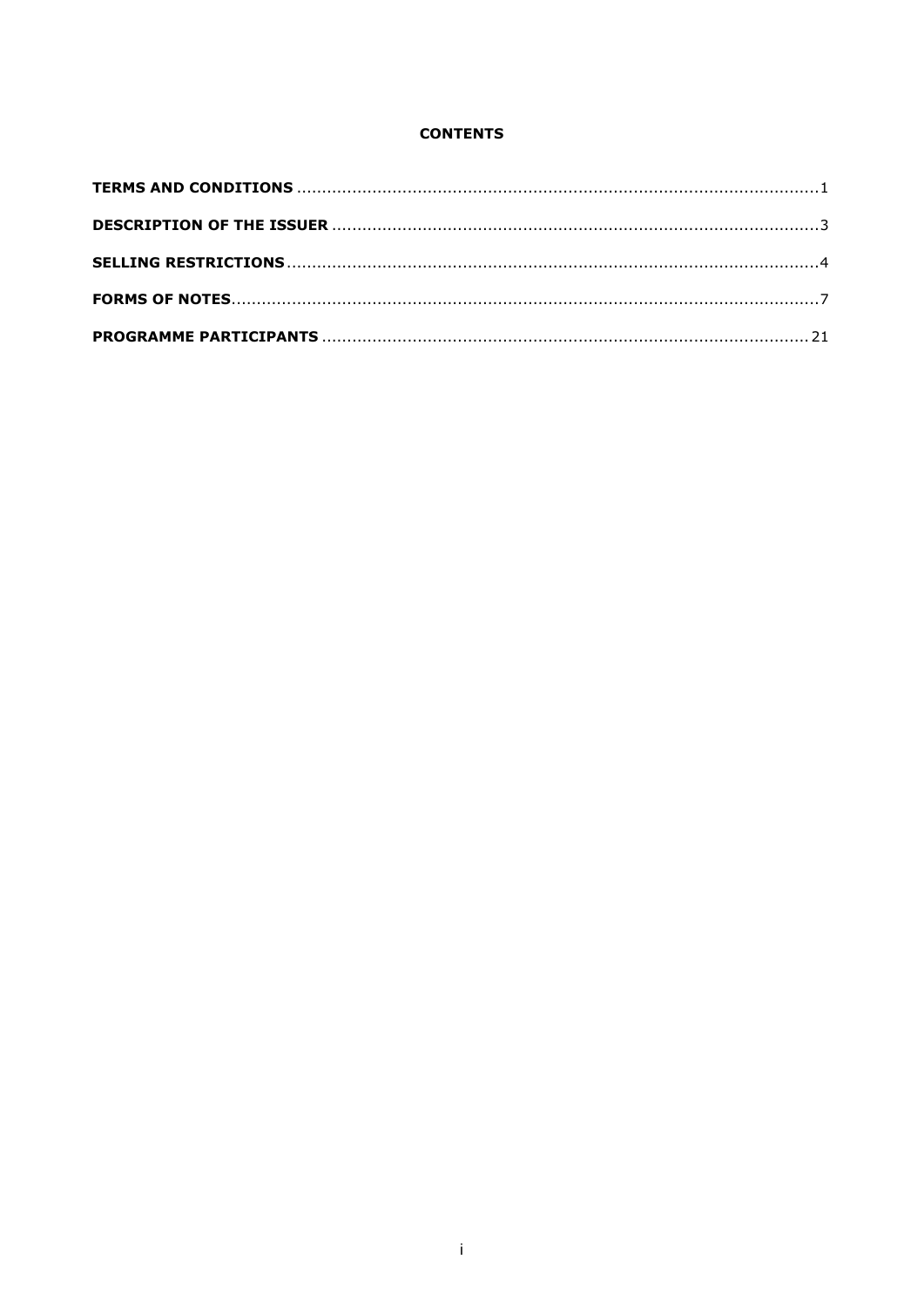## <span id="page-5-0"></span>**TERMS AND CONDITIONS**

| Issuer:                                    | H & M Hennes & Mauritz AB (publ)                                                                                                                                                                                                                                                                                                                                                                                                                                                                                                                                                                                                                                                                                                                                  |  |
|--------------------------------------------|-------------------------------------------------------------------------------------------------------------------------------------------------------------------------------------------------------------------------------------------------------------------------------------------------------------------------------------------------------------------------------------------------------------------------------------------------------------------------------------------------------------------------------------------------------------------------------------------------------------------------------------------------------------------------------------------------------------------------------------------------------------------|--|
| <b>Issuer's LEI</b>                        | 529900O5RR7R39FRDM42                                                                                                                                                                                                                                                                                                                                                                                                                                                                                                                                                                                                                                                                                                                                              |  |
| Arranger:                                  | <b>Barclays Bank PLC</b>                                                                                                                                                                                                                                                                                                                                                                                                                                                                                                                                                                                                                                                                                                                                          |  |
| <b>Dealers:</b>                            | Barclays Bank PLC                                                                                                                                                                                                                                                                                                                                                                                                                                                                                                                                                                                                                                                                                                                                                 |  |
|                                            | Further dealers may be appointed from time to time in accordance with<br>the Dealer Agreement.                                                                                                                                                                                                                                                                                                                                                                                                                                                                                                                                                                                                                                                                    |  |
| <b>Issue and Paying Agent:</b>             | Citibank, N.A., London Branch                                                                                                                                                                                                                                                                                                                                                                                                                                                                                                                                                                                                                                                                                                                                     |  |
| <b>Maximum Amount of the</b><br>Programme: | The outstanding principal amount of the Notes will not exceed<br>£1,000,000,000 (or its equivalent in other currencies) at any time. The<br>maximum amount of the Programme may be increased from time to<br>time in accordance with the Dealer Agreement.                                                                                                                                                                                                                                                                                                                                                                                                                                                                                                        |  |
| <b>Ratings:</b>                            | The Programme has not been rated.                                                                                                                                                                                                                                                                                                                                                                                                                                                                                                                                                                                                                                                                                                                                 |  |
|                                            | The Issuer has as of the date of this Information Memorandum no<br>official credit rating.                                                                                                                                                                                                                                                                                                                                                                                                                                                                                                                                                                                                                                                                        |  |
|                                            | A rating is not a recommendation to buy, sell or hold securities and<br>may be subject to suspension, reduction or withdrawal at any time by<br>the relevant rating agency.                                                                                                                                                                                                                                                                                                                                                                                                                                                                                                                                                                                       |  |
| <b>Form of the Notes:</b>                  | The Notes will be in bearer form. The Notes will initially be in global<br>form ("Global Notes"). A Global Note will be exchangeable into<br>definitive notes ("Definitive Notes") only in the circumstances set<br>out in that Global Note.                                                                                                                                                                                                                                                                                                                                                                                                                                                                                                                      |  |
| <b>Delivery:</b>                           | Global Notes will be deposited with a common depository for Euroclear<br>Bank SA/NV ("Euroclear") and Clearstream<br>Banking<br>S.A.<br>("Clearstream, Luxembourg") or with any other clearing system.<br>Account holders will, in respect of Global Notes, have the benefit of a<br>Deed of Covenant dated 4 May 2020 (as amended, re-stated, or<br>supplemented as of the date of the issue of the relevant Notes, the<br>"Deed of Covenant"), copies of which may be inspected during<br>normal business hours at the specified office of the Issue and Paying<br>Agent. Definitive Notes (if any are printed) will be available in London<br>for collection or for delivery to Euroclear, Clearstream, Luxembourg or<br>any other recognised clearing system. |  |
|                                            | Accountholders in the Relevant Clearing Systems will, in respect of<br>Global Notes, have the benefit of the Deed of Covenant.                                                                                                                                                                                                                                                                                                                                                                                                                                                                                                                                                                                                                                    |  |
| <b>Currencies:</b>                         | Notes may be denominated in euros, U.S. Dollars, Sterling or any other<br>currency subject to compliance with any applicable legal and<br>regulatory requirements.                                                                                                                                                                                                                                                                                                                                                                                                                                                                                                                                                                                                |  |
| <b>Term of Notes:</b>                      | The tenor of the Notes shall be not less than one day or more than<br>364 days from and including the date of issue, to (but excluding) the<br>maturity date, subject to compliance with any applicable legal and<br>regulatory requirements.                                                                                                                                                                                                                                                                                                                                                                                                                                                                                                                     |  |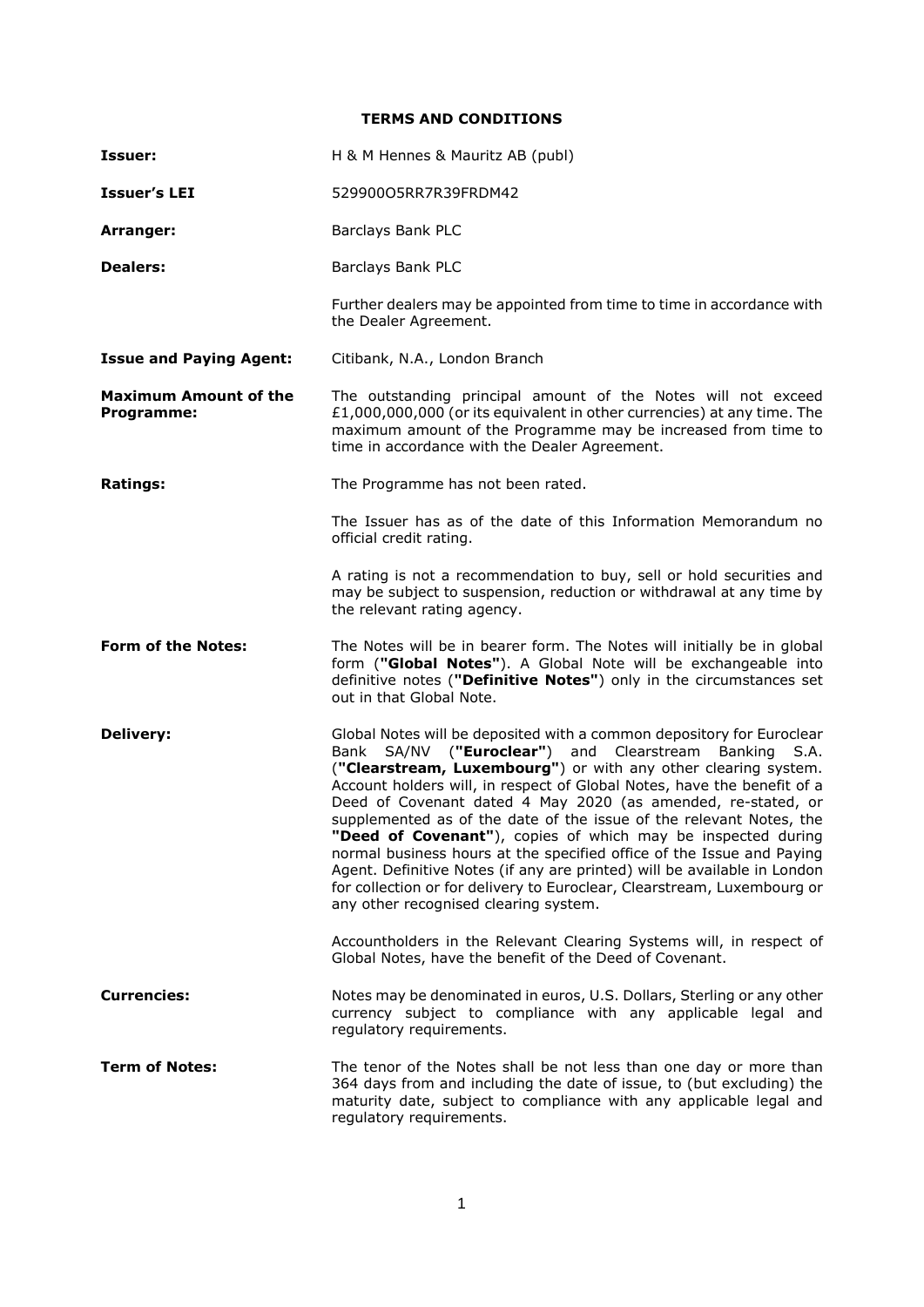| <b>Denomination of the</b><br><b>Notes:</b> | Notes may have any denomination, subject to compliance with any<br>applicable legal and regulatory requirements. The initial minimum<br>denominations for Notes are U.S. \$500,000, €500,000 and £100,000.<br>The minimum denominations of Notes denominated in other currencies<br>will be in accordance with any applicable legal and regulatory<br>requirements. Minimum denominations may be changed from time to<br>time.                                                                                                                          |
|---------------------------------------------|---------------------------------------------------------------------------------------------------------------------------------------------------------------------------------------------------------------------------------------------------------------------------------------------------------------------------------------------------------------------------------------------------------------------------------------------------------------------------------------------------------------------------------------------------------|
| Listing:                                    | The Notes will not be listed on any stock exchange.                                                                                                                                                                                                                                                                                                                                                                                                                                                                                                     |
| <b>Yield Basis:</b>                         | The Notes may be issued at a discount or at a premium or may bear<br>fixed or floating rate interest.                                                                                                                                                                                                                                                                                                                                                                                                                                                   |
| <b>Redemption:</b>                          | The Notes will be redeemed as specified in the Notes.                                                                                                                                                                                                                                                                                                                                                                                                                                                                                                   |
| <b>Status of the Notes:</b>                 | The Issuer's obligations under the Notes will rank at least pari passu<br>with all present and future unsecured and unsubordinated obligations<br>of the Issuer other than obligations mandatorily preferred by law<br>applying to companies generally.                                                                                                                                                                                                                                                                                                 |
| <b>Selling Restrictions:</b>                | Offers and sales of Notes and the distribution of this Information<br>Memorandum and other information relating to the Issuer and the<br>Notes are subject to certain restrictions, details of which are set out<br>under "Selling Restrictions" below.                                                                                                                                                                                                                                                                                                 |
| Taxes:                                      | All payments in respect of the Notes shall be made without withholding<br>or deduction for or on account of any taxes imposed by the Kingdom<br>of Sweden, unless such withholding or deduction is required by law. If<br>such withholding or deduction is required by law, the Issuer, as the<br>case may be, shall, subject to certain exceptions, be required to pay<br>such additional amounts as shall result in receipt by the holder of such<br>amounts as would have been received by it had no such withholding<br>or deduction been required. |
| <b>Governing Law:</b>                       | The Notes and any non-contractual obligations arising out of or in<br>connection with them will be governed by and construed in accordance<br>with English law.                                                                                                                                                                                                                                                                                                                                                                                         |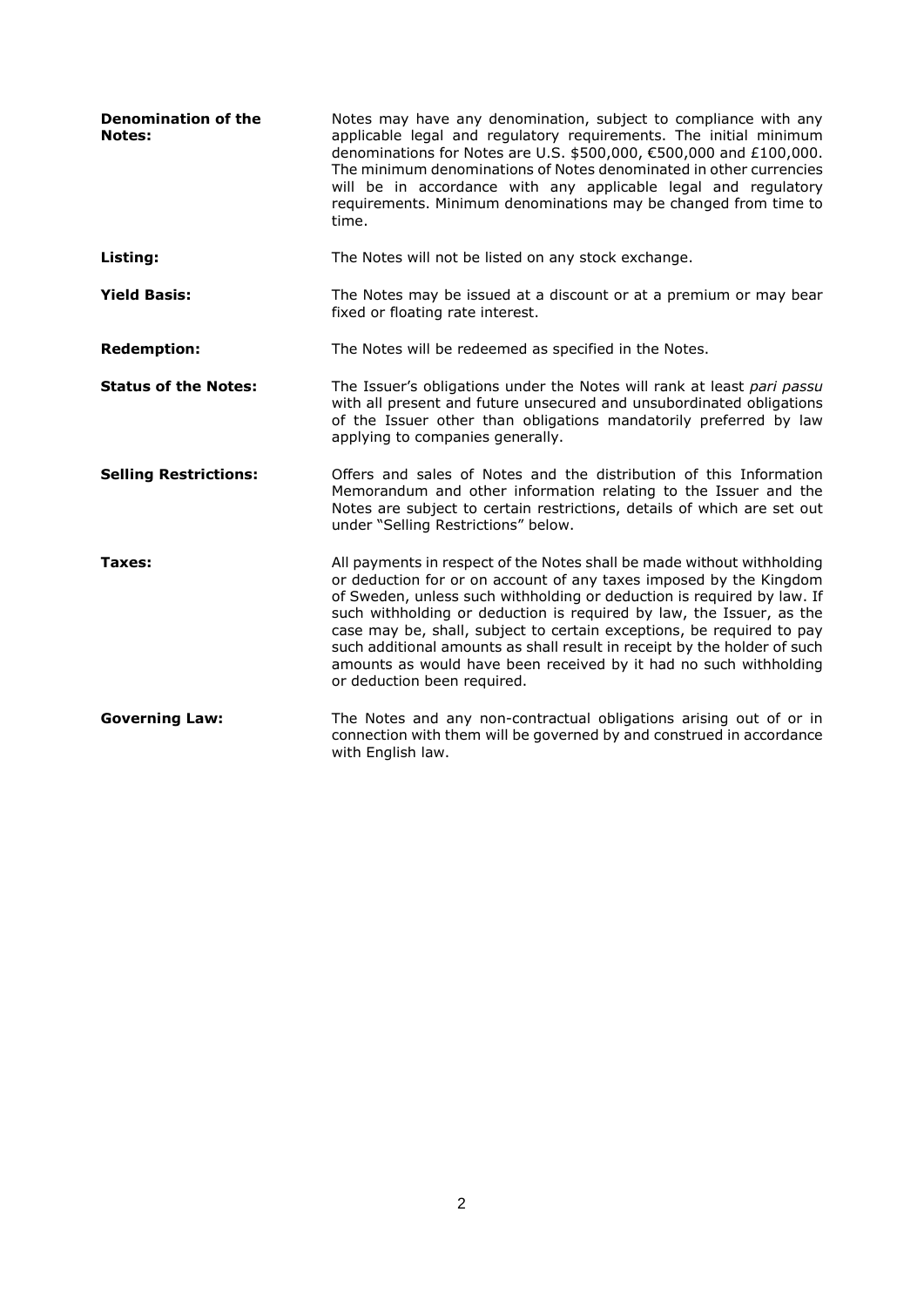#### <span id="page-7-0"></span>**DESCRIPTION OF THE ISSUER**

### **Introduction**

The Issuer was incorporated and registered in Sweden in 1947 as a private limited company with the name of Hennes and it sold women's wear. Its registration number is 556042-7220. In 1968, the Issuer acquired the hunting apparel retailer Mauritz Widforss, and its name changed to Hennes & Mauritz in 1968. In 1973, the Issuer acquired Beklädnadskompaniet. In 1974, the Issuer re-registered as a public limited company and changed its name to its current name of H & M Hennes & Mauritz AB (publ). In the same year, the Issuer's ordinary shares were listed on the Stockholm stock exchange, today called Nasdaq, Stockholm.

The Issuer operates under the commercial name of "H & M". The Issuer has during the recent years developed into a multi-brand company with today nine brands. The Issuer's registered office and principal place of business is at Mäster Samuelsgatan 46A, SE-106 38 Stockholm, Sweden; its telephone number is +46 (0)8-796 55 00 and its website is <https://hmgroup.com/>. The information on the Issuer's website does not form part of this Information Memorandum. The Issuer's LEI code is 529900O5RR7R39FRDM42.

#### **Business**

The Issuer and its subsidiaries (the "**Group**") is the second-largest global fashion retailer with an emphasis on sustainable and accessible fashion. The Group operates in 74 markets with over 5,000 stores, with online shopping available to customers in 51 countries.

As at the date of this Information Memorandum, the Group has core operations within the fashion, accessories, beauty and homeware industries. In recent years, the Group has focused on sustainability initiatives. The Group has become the majority shareholder in Sellpy, a digital platform for the sale of second-hand goods.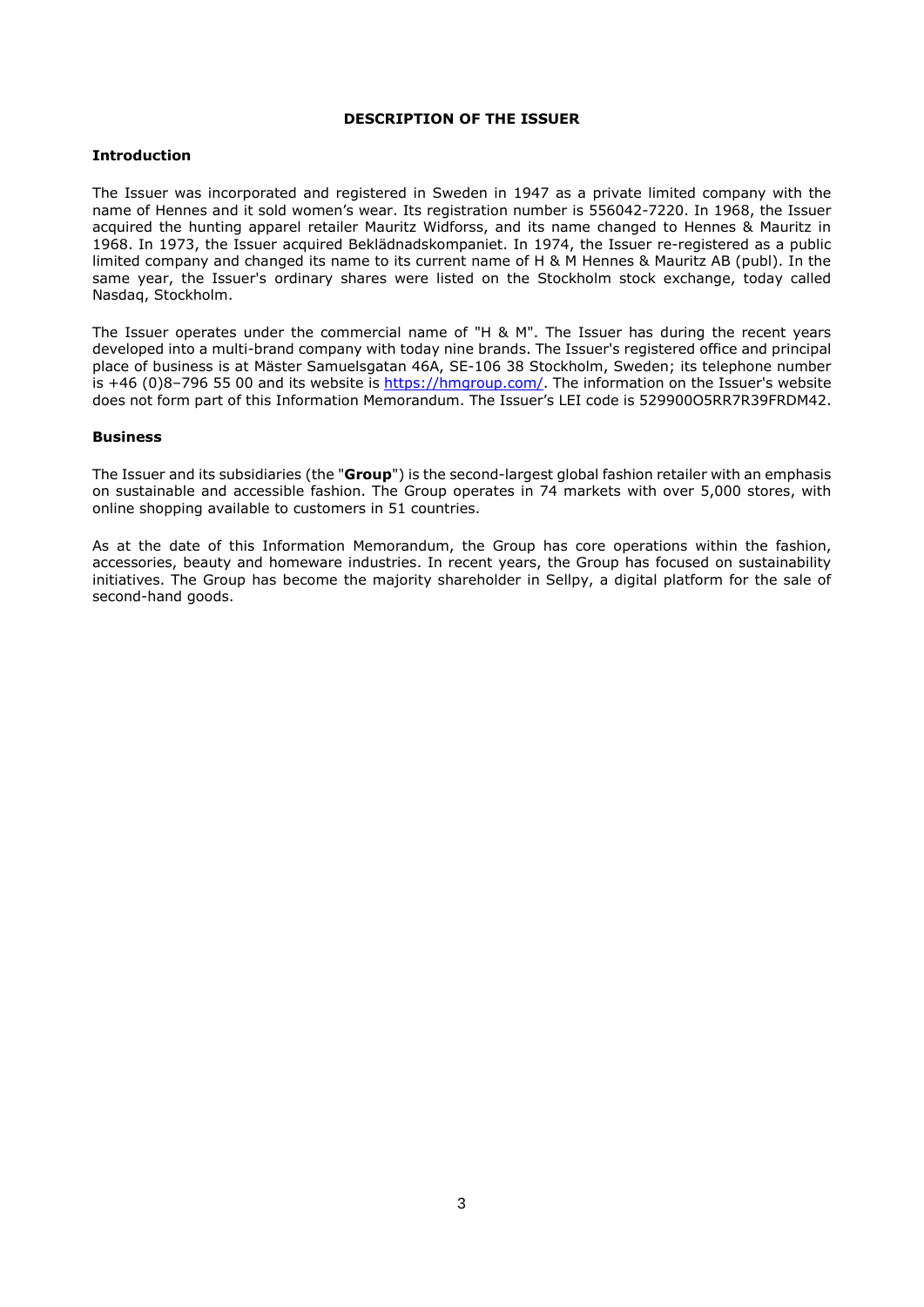## <span id="page-8-0"></span>**SELLING RESTRICTIONS**

## 1. **General**

Each Dealer has represented and agreed (and each further Dealer appointed under the Programme will be required to represent and agree) that it will observe all applicable laws and regulations in any jurisdiction in which it may offer, sell, or deliver Notes and it will not directly or indirectly offer, sell, resell, re-offer or deliver Notes or distribute the Information Memorandum, circular, advertisement or other offering material in any country or jurisdiction except under circumstances that will result, to the best of its knowledge and belief, in compliance with all applicable laws and regulations.

## 2. **United States of America**

The Notes have not been and will not be registered under the Securities Act and may not be offered or sold within the United States or to, or for the account or benefit of, U.S. persons except in accordance with Regulation S. Each Dealer has represented and agreed (and each further Dealer appointed under the Programme will be required to represent and agree) that it has not offered or sold, and will not offer or sell, any Notes constituting part of its allotment within the United States except in accordance with Rule 903 of Regulation S.

Each Dealer has also represented and agreed (and each further Dealer appointed under the Programme will be required to represent and agree) that it has offered and sold the Notes and will offer and sell the Notes (i) as part of their distribution at any time and (ii) otherwise until 40 days after the later of the commencement of the offering and the closing date (the **"distribution compliance period"**), only in accordance with Rule 903 of Regulation S.

Each Dealer has also agreed (and each further Dealer appointed under the Programme will be required to agree) that, at or prior to confirmation of sale of Notes, it will have sent to each distributor, dealer or person receiving a selling concession, fee or other remuneration that purchases Notes from it during the distribution compliance period a confirmation or notice to substantially the following effect:

"The Securities covered hereby have not been registered under the U.S. Securities Act of 1933, as amended (the **"Securities Act"**) and may not be offered or sold within the United States or to, or for the account or benefit of, U.S. persons (i) as part of their distribution at any time or (ii) otherwise until 40 days after the later of the commencement of the offering and the closing date, except in either case in accordance with Regulation S under the Securities Act. Terms used above have the meanings given to them by Regulation S."

Each Dealer has represented and agreed (and each further Dealer appointed under the Programme will be required to represent and agree) that neither it, nor its affiliates nor any persons acting on its or their behalf have engaged or will engage in any directed selling efforts with respect to the Notes, and that it and they have complied and will comply with the offering restrictions requirement of Regulation S.

Terms used above have the meanings given to them by Regulation S.

## 3. **The United Kingdom**

Each Dealer has represented and agreed (and each further Dealer appointed under the Programme will be required to represent and agree) that:

(A)

- (1) it is a person whose ordinary activities involve it in acquiring, holding, managing or disposing of investments (as principal or agent) for the purposes of its business; and
- (2) it has not offered or sold and will not offer or sell any Notes other than to persons whose ordinary activities involve them in acquiring, holding, managing or disposing of investments (as principal or as agent) for the purposes of their businesses or who it is reasonable to expect will acquire, hold, manage or dispose of investments (as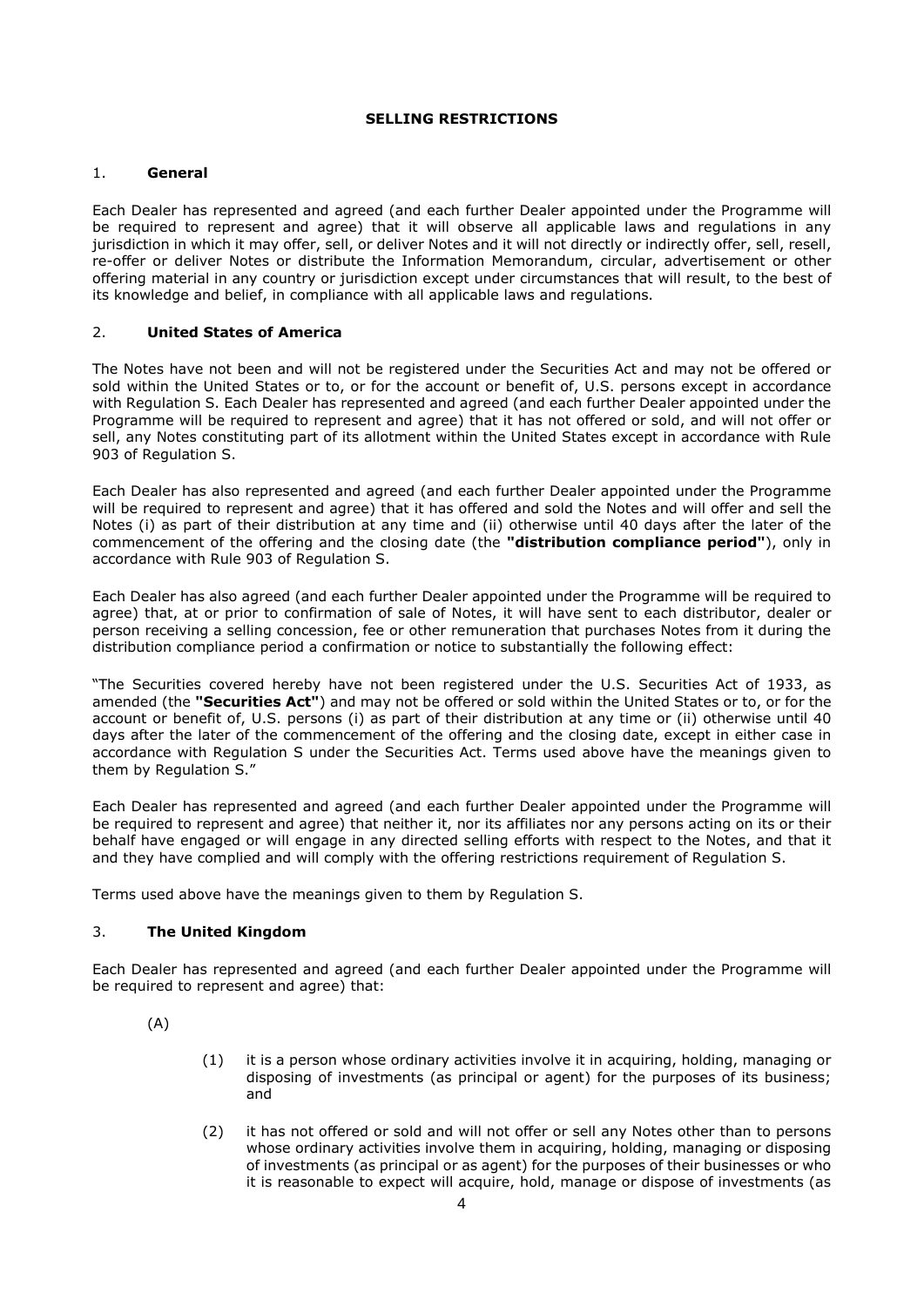principal or agent) for the purposes of their businesses where the issue of the Notes would otherwise constitute a contravention of section 19 of the Financial Services and Markets Act 2000 (the **"FSMA"**) by the Issuer;

- (B) it has only communicated or caused to be communicated and will only communicate or cause to be communicated an invitation or inducement to engage in investment activity (within the meaning of section 21 of the FSMA) received by it in connection with the issue or sale of any Notes in circumstances in which section 21(1) of the FSMA does not apply to the Issuer; and
- (C) it has complied and will comply with all applicable provisions of the FSMA with respect to anything done by it in relation to such Notes in, from or otherwise involving the United Kingdom.

## 4. **Singapore**

Each Dealer acknowledges that this Information Memorandum has not been registered as a prospectus with the Monetary Authority of Singapore under the Securities and Futures Act (Chapter 289) of Singapore (the **"SFA"**) and accordingly, each Dealer represents and agrees, that it has not offered or sold any Notes or caused any Notes to be made the subject of an invitation for subscription or purchase nor will it offer or sell Notes or cause any Notes to be made the subject of an invitation for subscription or purchase, nor has it circulated or distributed nor will it circulate or distribute the Information Memorandum or any other document or material in connection with the offer or sale, or invitation for subscription or purchase, of any Notes, whether directly or indirectly, to persons in Singapore other than (a) to an institutional investor (as defined in Section 4A of the SFA) pursuant to Section 274 of the SFA, (b) to a relevant person (as defined in Section 275(2) of the SFA) pursuant to Section 275(1) of the SFA, or any person pursuant to an offer referred to in Section 275(1A) of the SFA, and in accordance with the conditions specified in Section 275 of the SFA or (c) otherwise pursuant to, and in accordance with the conditions of, any other applicable provision of the SFA.

Where the Notes are acquired by persons who are relevant persons specified in Section 275 of the SFA, namely:

- (A) a corporation (which is not an accredited investor (as defined in Section 4A of the SFA)) the sole business of which is to hold investments and the entire share capital of which is owned by one or more individuals, each of whom is an accredited investor; or
- (B) a trust (where the trustee is not an accredited investor) whose sole purpose is to hold investments and each beneficiary of the trust is an individual who is an accredited investor,

securities or securities-based derivatives contracts (each term as defined in Section 2(1) of the SFA) of that corporation or the beneficiaries' rights and interest (howsoever described) in that trust shall not be transferred within six months after that corporation or that trust has acquired the Notes pursuant to an offer made under Section 275 of the SFA except:

- (1) to an institutional investor (under Section 274 of the SFA) or to a relevant person as defined in Section 275(2) of the SFA, or to any person where the transfer arises from an offer referred to in Section 275(1A) or Section 276(4)(i)(B) of the SFA;
- (2) where no consideration is or will be given for the transfer;
- (3) where the transfer is by operation of law;
- (4) as specified in Section 276(7) of the SFA; or
- (5) as specified in Regulation 32 of the Securities and Futures (Offer of Investments) (Shares and Debentures) Regulation 2005 of Singapore

#### 5. **Sweden**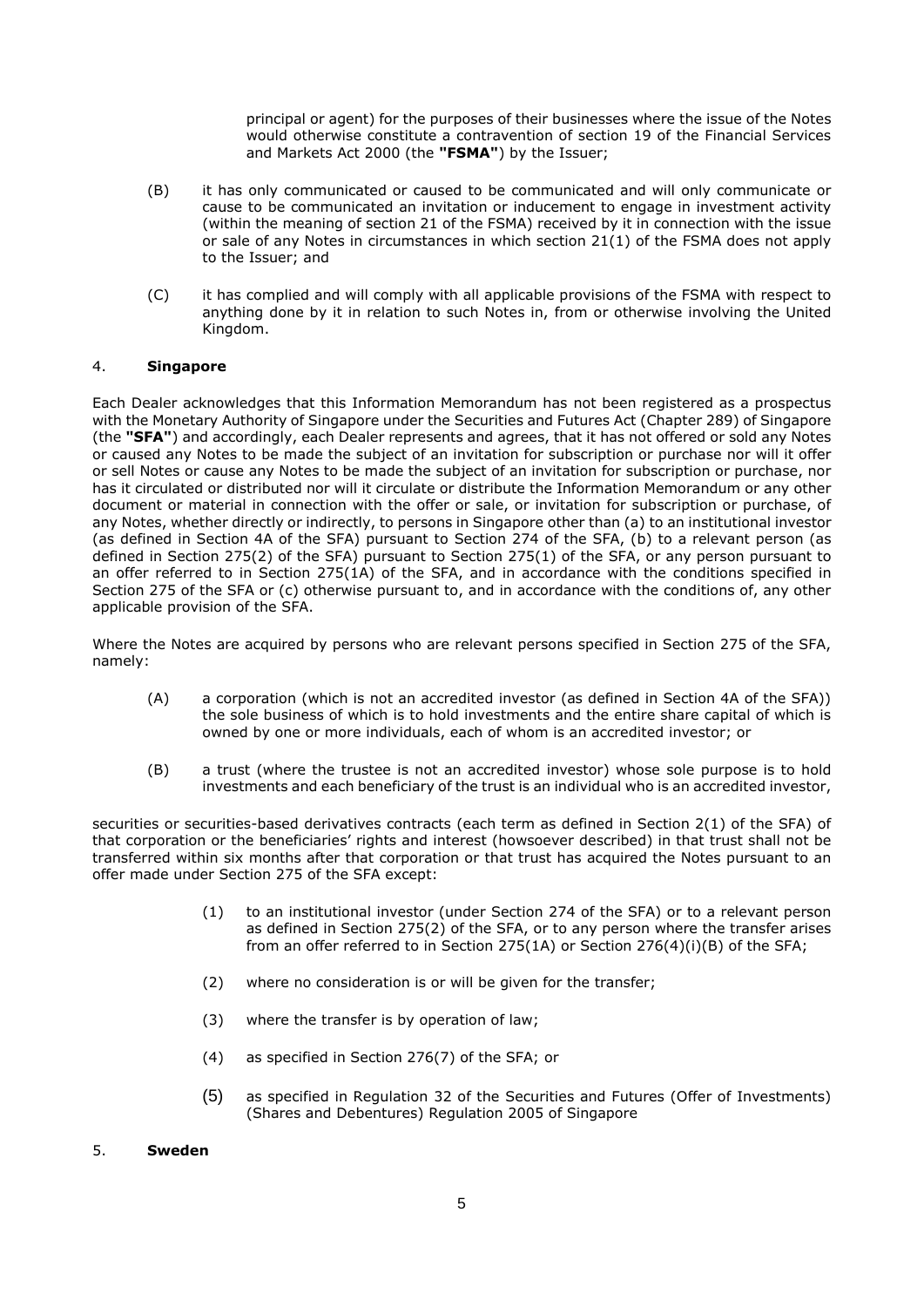Each Dealer has represented and agreed (and each further Dealer appointed under the Programme will be required to represent and agree) that it will not, directly or indirectly, offer for subscription or purchase or issue invitations to subscribe for or buy or sell any Notes or distribute any draft or definitive document in relation to any such offer, invitation or sale in Sweden except in circumstances that will not result in a requirement to prepare a prospectus pursuant to the provisions of Prospectus Regulation (EU) 2017/1129.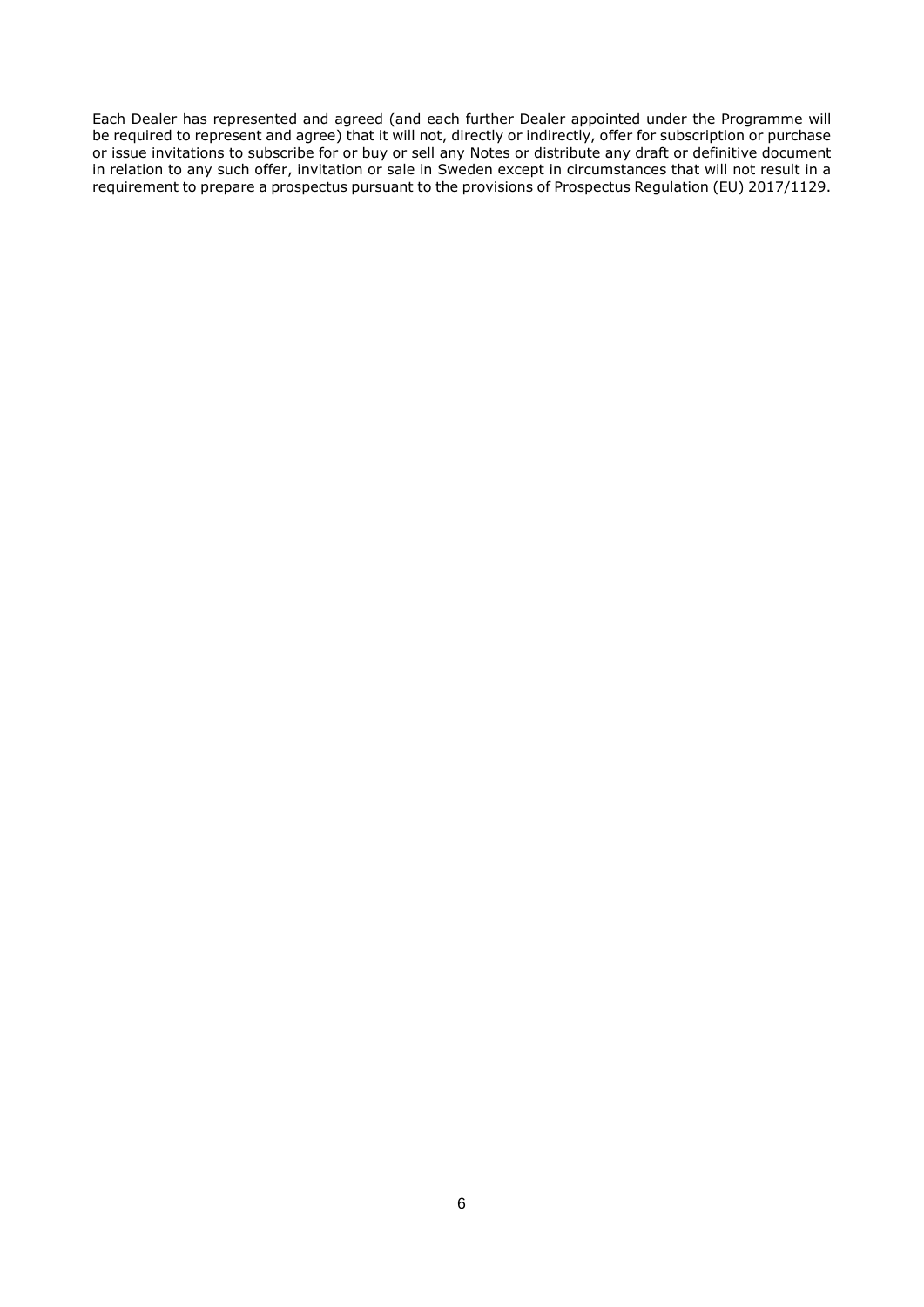## <span id="page-11-1"></span>**FORMS OF NOTES**

#### **Multicurrency Bearer Permanent Global Note**

#### **(Interest Bearing/Discounted)**

<span id="page-11-0"></span>THE SECURITIES REPRESENTED BY THIS GLOBAL NOTE HAVE NOT BEEN AND WILL NOT BE REGISTERED UNDER THE UNITED STATES SECURITIES ACT OF 1933 (THE **"SECURITIES ACT"**) OR ANY U.S. STATE SECURITIES LAWS AND MAY NOT BE OFFERED, SOLD OR DELIVERED WITHIN THE UNITED STATES OR TO, OR FOR THE ACCOUNT OR BENEFIT OF, U.S. PERSONS (AS DEFINED IN REGULATION S UNDER THE SECURITIES ACT) UNLESS AN EXEMPTION FROM THE REGISTRATION REQUIREMENTS OF THE SECURITIES ACT IS AVAILABLE AND IN ACCORDANCE WITH ALL APPLICABLE SECURITIES LAWS OF ANY STATE OF THE UNITED STATES AND ANY OTHER JURISDICTION. THIS LEGEND SHALL CEASE TO APPLY UPON THE EXPIRY OF THE PERIOD OF 40 DAYS AFTER THE COMPLETION OF THE DISTRIBUTION OF ALL THE SECURITIES OF THE TRANCHE OF WHICH THIS SECURITY FORMS PART.

## **H & M HENNES & MAURITZ AB (PUBL) (Incorporated in Sweden)**

Legal Entity Identifier (LEI): 529900O5RR7R39FRDM42

| Specified Currency: ________________                                                 | (words<br>and figures if a Sterling denominated Note)    |
|--------------------------------------------------------------------------------------|----------------------------------------------------------|
| Reference Rate: _______________________ month<br>LIBOR/EURIBOR/[OTHER]: ____________ | Interest Payment Date(s): _________________              |
| Reference Rate Screen Page: <sup>2</sup>                                             | Interest Determination Date: <sup>3</sup>                |
| Relevant Time: <sup>4</sup> ________________________                                 | Day Count Fraction: <sup>5</sup> _______________________ |
| Fixed Interest Rate: <sup>6</sup> ____________ % per annum                           | Margin: 7___________%                                    |
| Calculation Agent: <sup>8</sup> _____________________________                        |                                                          |

<span id="page-11-3"></span><span id="page-11-2"></span><sup>1</sup> Not to be more than 364 days from (and including) the Issue Date.

<sup>2</sup> Complete for floating rate interest bearing Notes only if a Reference Rate other than LIBOR or EURIBOR is specified. If the specified Reference Rate is LIBOR or EURIBOR leave blank as these provisions are covered in Condition 12.

<span id="page-11-4"></span><sup>&</sup>lt;sup>3</sup> Complete for floating rate interest bearing Notes only if a Reference Rate other than LIBOR or EURIBOR is specified. If the specified Reference Rate is LIBOR or EURIBOR leave blank as these provisions are covered in Condition 12.

<span id="page-11-5"></span><sup>&</sup>lt;sup>4</sup> Complete for floating rate interest bearing Notes only if a Reference Rate other than LIBOR or EURIBOR is specified. If the specified Reference Rate is LIBOR or EURIBOR leave blank as these provisions are covered in Condition 12.

<span id="page-11-6"></span><sup>&</sup>lt;sup>5</sup> Complete for floating rate interest bearing Notes only if a Reference Rate other than LIBOR or EURIBOR is specified. If the specified Reference Rate is LIBOR or EURIBOR leave blank as these provisions are covered in Condition 12.

<span id="page-11-8"></span><span id="page-11-7"></span> $^6$  Complete for fixed rate interest bearing Notes only.

<span id="page-11-9"></span> $7 \tComplete for floating rate interest bearing Notes only.$ 

Complete for all floating rate interest bearing Notes.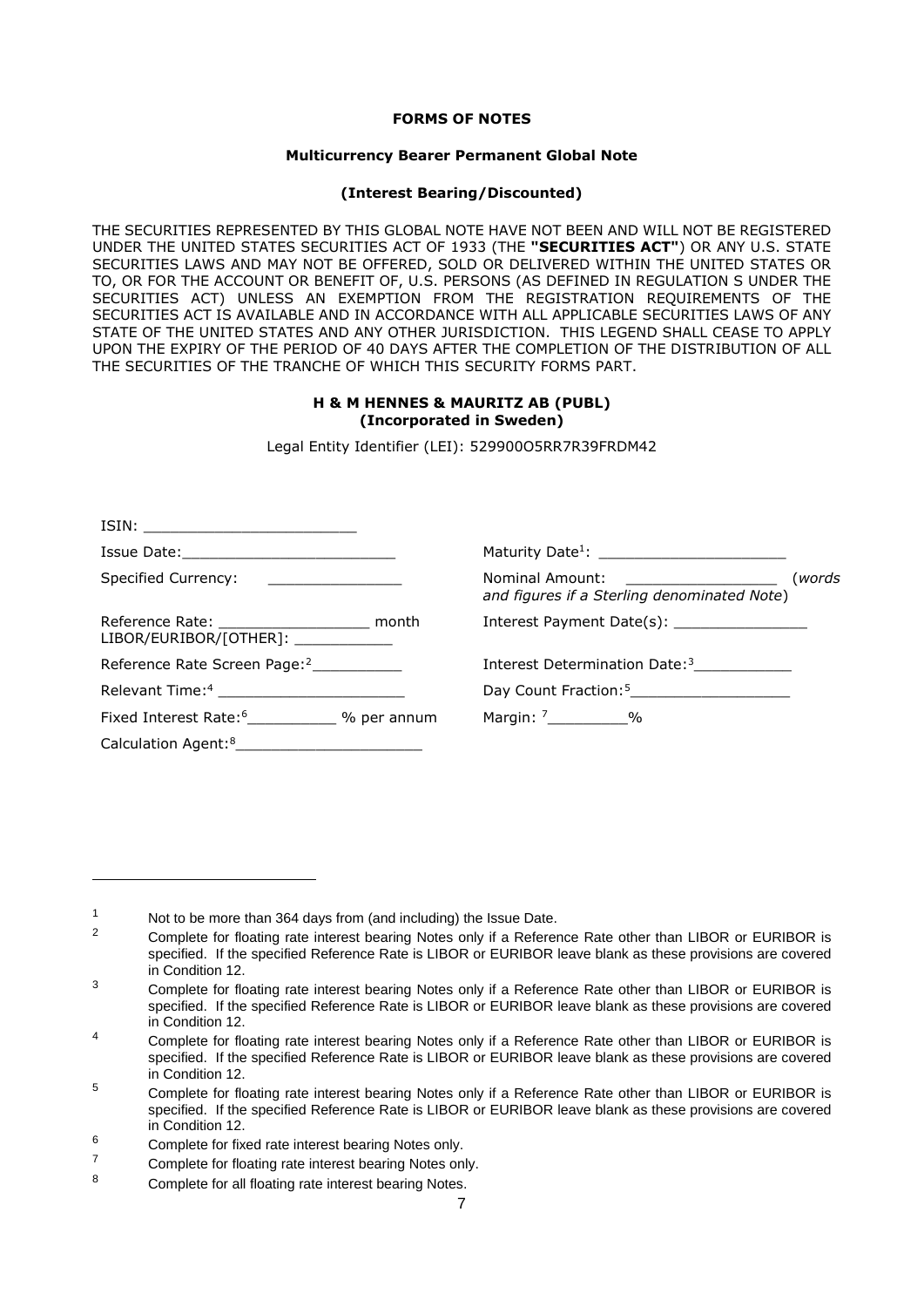1. For value received, H & M Hennes Mauritz AB (publ) (the **"Issuer"**) promises to pay to the bearer of this Global Note on the Maturity Date the Nominal Amount, together with interest thereon at the rate and at the times (if any) specified herein.

All such payments shall be made in accordance with an issue and paying agency agreement dated 4 May 2020 (as amended, restated or supplemented from time to time, the **"Agency Agreement"**) between the Issuer and the issue and paying agent referred to therein, a copy of which is available for inspection at the offices of Citibank, N.A., London Branch (the **"Issue and Paying Agent"**) at Citigroup Centre, Canada Square, Canary Wharf, London E14 5LB, and subject to and in accordance with the terms and conditions set forth below. All such payments shall be made upon presentation and surrender of this Global Note at the offices of the Issue and Paying Agent referred to above by transfer to an account denominated in the Specified Currency maintained by the bearer with (i) a bank in the principal financial centre in the country of the Specified Currency or, (ii) if this Global Note is denominated or payable in euro by transfer to a euro account (or any other account to which euro may be credited or transferred) maintained by the payee with, a bank in the principal financial centre of any member state of the European Union.

Notwithstanding the foregoing, presentation and surrender of this Global Note shall be made outside the United States and no amount shall be paid by transfer to an account in the United States, or mailed to an address in the United States. In the case of a Global Note denominated in U.S. dollars, payments shall be made by transfer to an account denominated in U.S. Dollars in the principal financial centre of any country outside of the United States that the Issuer or Issue and Paying Agent so chooses.

- 2. This Global Note is issued in representation of an issue of Notes in the aggregate Nominal Amount.
- 3. All payments in respect of this Global Note by or on behalf of the Issuer shall be made without set-off, counterclaim, fees, liabilities or similar deductions and free and clear of, and without deduction or withholding for or on account of, taxes, levies, duties, assessments or charges of any nature now or hereafter imposed, levied, collected, withheld or assessed by or on behalf of Issuer's taxing jurisdiction as applicable or any political subdivision or taxing authority of or in any of the foregoing (**"Taxes"**), unless the withholding or deduction of Taxes is required by law. In that event, the Issuer shall, to the extent permitted by applicable law or regulation, pay such additional amounts as shall be necessary in order that the net amounts received by the bearer of this Global Note after such deduction or withholding shall equal the amount which would have been receivable hereunder in the absence of such deduction or withholding, except that no such additional amounts shall be payable where this Global Note is presented for payment:
	- (A) by or on behalf of a holder which is liable to such Taxes by reason of its having some connection with the jurisdiction imposing the Taxes other than the mere holding of this Global Note; or
	- (B) more than 15 days after the Maturity Date or, if applicable, the relevant Interest Payment Date or (in either case) the date on which payment hereof is duly provided for, whichever occurs later, except to the extent that the holder would have been entitled to such additional amounts if it had presented this Global Note on the last day of such period of 15 days.
- 4. If the Maturity Date or, if applicable, the relevant Interest Payment Date is not a Payment Business Day (as defined herein) payment in respect hereof will not be made and credit or transfer instructions shall not be given until the next following Payment Business Day (unless that date falls more than 364 days after the Issue Date, in which case payment shall be made on the immediately preceding Payment Business Day) and neither the bearer of this Global Note nor the holder or beneficial owner of any interest herein or rights in respect hereof shall be entitled to any interest or other sums in respect of such postponed payment.

As used in this Global Note:

**"Payment Business Day"** means any day other than a Saturday or Sunday which is either (i) if the above-mentioned Specified Currency is any currency other than euro, a day on which commercial banks and foreign exchange markets settle payments and are open for general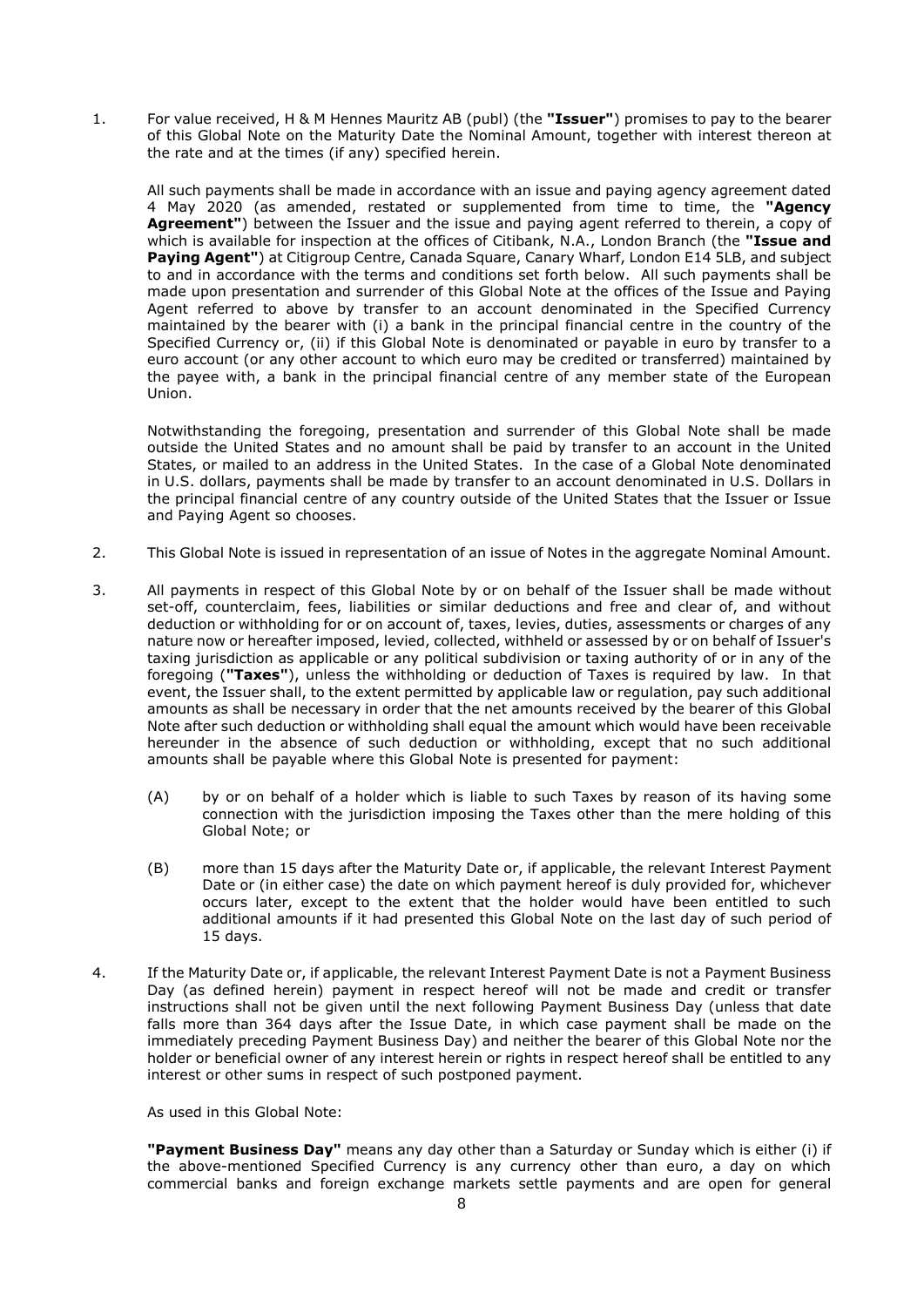business (including dealings in foreign exchange and foreign currency deposits) in the principal financial centre of the country of the relevant Specified Currency or (ii) if the Specified Currency is euro, a day which is a TARGET Business Day; and

**"TARGET Business Day"** means a day on which the Trans-European Automated Real-time Gross Settlement Express Transfer (TARGET) System or any successor thereto, is operating credit or transfer instructions in respect of payments in euro.

Provided that if the Issue and Paying Agent determines with the agreement of the Issuer that the market practice in respect of euro denominated internationally offered securities is different from that specified above, the above shall be deemed to be amended so as to comply with such market practice and the Issue and Paying Agent shall procure that a notice of such amendment is published in accordance with paragraph 12(G) not less than 15 days prior to the date on which any payment in euro falls due to be made in such manner as the Issue and Paying Agent may determine.

- 5. The payment obligation of the Issuer represented by this Global Note constitutes and at all times shall constitute a direct and unsecured obligation of the Issuer ranking at least *pari passu* with all present and future unsecured and unsubordinated obligations of the Issuer other than obligations mandatorily preferred by law applying to companies generally.
- 6. This Global Note is negotiable and, accordingly, title hereto shall pass by delivery and the bearer shall be treated as being absolutely entitled to receive payment upon due presentation hereof free and clear of any equity, set-off or counterclaim on the part of the Issuer against any previous bearer hereof.
- 7. This Global Note is issued in respect of an issue of Notes of the Issuer and is exchangeable in whole (but not in part only) for duly executed and authenticated bearer Notes in definitive form (whether before, on or, subject as provided below, after the Maturity Date):
	- (A) if one or both of Euroclear Bank SA/NV and Clearstream Banking S.A. or any other relevant clearing system(s) in which this Global Note is held at the relevant time is closed for business for a continuous period of 14 days or more (other than by reason of weekends or public holidays, statutory or otherwise) or if any such clearing system announces an intention to, or does in fact, permanently cease to do business; or
	- (B) if default is made in the payment of any amount payable in respect of this Global Note.

Upon presentation and surrender of this Global Note during normal business hours to the Issuer at the offices of the Issue and Paying Agent (or to any other person or at any other office outside the United States as may be designated in writing by the Issuer to the bearer), the Issue and Paying Agent shall authenticate and deliver, in exchange for this Global Note, bearer definitive notes denominated in the Specified Currency in an aggregate nominal amount equal to the Nominal Amount of this Global Note.

- 8. If, upon any such default and following such surrender, definitive Notes are not issued in full exchange for this Global Note before 5.00 p.m. (London time) on the thirtieth day after surrender, this Global Note (including the obligation hereunder to issue definitive notes) will become void and the bearer will have no further rights under this Global Note (but without prejudice to the rights which the bearer or any other person may have under a Deed of Covenant dated 4 May 2020 (as amended, re-stated or supplemented as of the date of issue of the Notes) entered into by the Issuer).
- 9. If this is an interest bearing Global Note, then:
	- (A) notwithstanding the provisions of paragraph 1 above, if any payment of interest in respect of this Global Note falling due for payment prior to the Maturity Date remains unpaid on the fifteenth day after falling so due, the Nominal Amount shall be payable on such fifteenth day;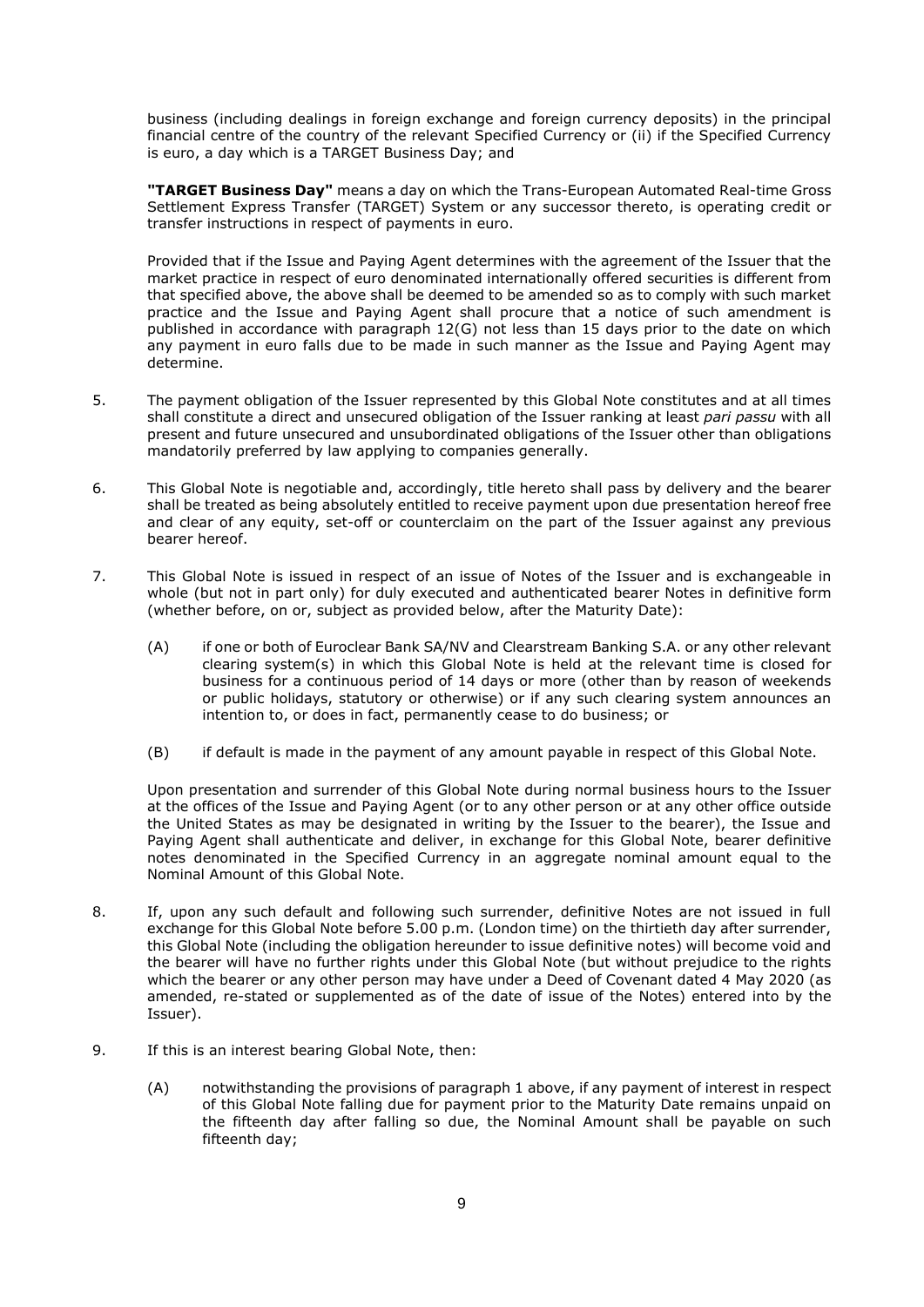- (B) upon each payment of interest (if any) prior to the Maturity Date in respect of this Global Note, the Schedule hereto shall be duly completed by the Issue and Paying Agent to reflect such payment; and
- (C) if no Interest Payment Dates are specified on this Global Note, the Interest Payment Date shall be the Maturity Date.
- 10. If this is a fixed rate interest bearing Global Note, interest shall be calculated on the Nominal Amount as follows:
	- (A) interest shall be payable on the Nominal Amount in respect of each successive Interest Period (as defined below) from the Issue Date to the Maturity Date only, in arrear on the relevant Interest Payment Date, on the basis of the actual number of days in such Interest Period and a year of 360 days or, if this Global Note is denominated in Sterling, 365 days at the Fixed Interest Rate with the resulting figure being rounded to the nearest amount of the Specified Currency which is available as legal tender in the country or countries (in the case of the euro) of the Specified Currency (with halves being rounded upwards); and
	- (B) the period beginning on (and including) the Issue Date and ending on (but excluding) the first Interest Payment Date and each successive period beginning on (and including) an Interest Payment Date and ending on (but excluding) the next succeeding Interest Payment Date is an **"Interest Period"** for the purposes of this paragraph 10.
- 11. If this is a floating rate interest bearing Global Note, interest shall be calculated on the Nominal Amount as follows:
	- (A) in the case of a Global Note which specifies LIBOR as the Reference Rate on its face, the Rate of Interest will be the aggregate of LIBOR and the Margin (if any) above or below LIBOR. Interest shall be payable on the Nominal Amount in respect of each successive Interest Period (as defined below) from the Issue Date to the Maturity Date only, in arrear on the relevant Interest Payment Date, on the basis of the actual number of days in such Interest Period and a year of 360 days or, if this Global Note is denominated in Sterling, 365 days.

As used in this Global Note:

**"LIBOR"** shall be equal to the rate defined as **"LIBOR-BBA"** in respect of the Specified Currency (as defined in the 2006 ISDA Definitions published by the International Swaps and Derivatives Association, Inc., as amended, updated or replaced as at the date of this Global Note, (the **"ISDA Definitions"**)) as at 11.00 a.m. (London time) or as near thereto as practicable on the second London Banking Day before the first day of the relevant Interest Period or, if this Global Note is denominated in Sterling, on the first day thereof (a **"LIBOR Interest Determination Date"**), as if the Reset Date (as defined in the ISDA Definitions) was the first day of such Interest Period and the Designated Maturity (as defined in the ISDA Definitions) was the number of months specified on the face of this Global Note in relation to the Reference Rate; and

**"London Banking Day"** shall mean a day on which commercial banks are open for general business (including dealings in foreign exchange and foreign currency deposits) in London;

(B) in the case of a Global Note which specifies EURIBOR as the Reference Rate on its face, the Rate of Interest will be the aggregate of EURIBOR and the Margin (if any) above or below EURIBOR. Interest shall be payable on the Nominal Amount in respect of each successive Interest Period (as defined below) from the Issue Date to the Maturity Date only, in arrear on the relevant Interest Payment Date, on the basis of the actual number of days in such Interest Period and a year of 360 days.

As used in this Global Note, **"EURIBOR"** shall be equal to EUR-EURIBOR-Reuters (as defined in the ISDA Definitions) as at 11.00 a.m. (Brussels time) or as near thereto as practicable on the second TARGET Business Day before the first day of the relevant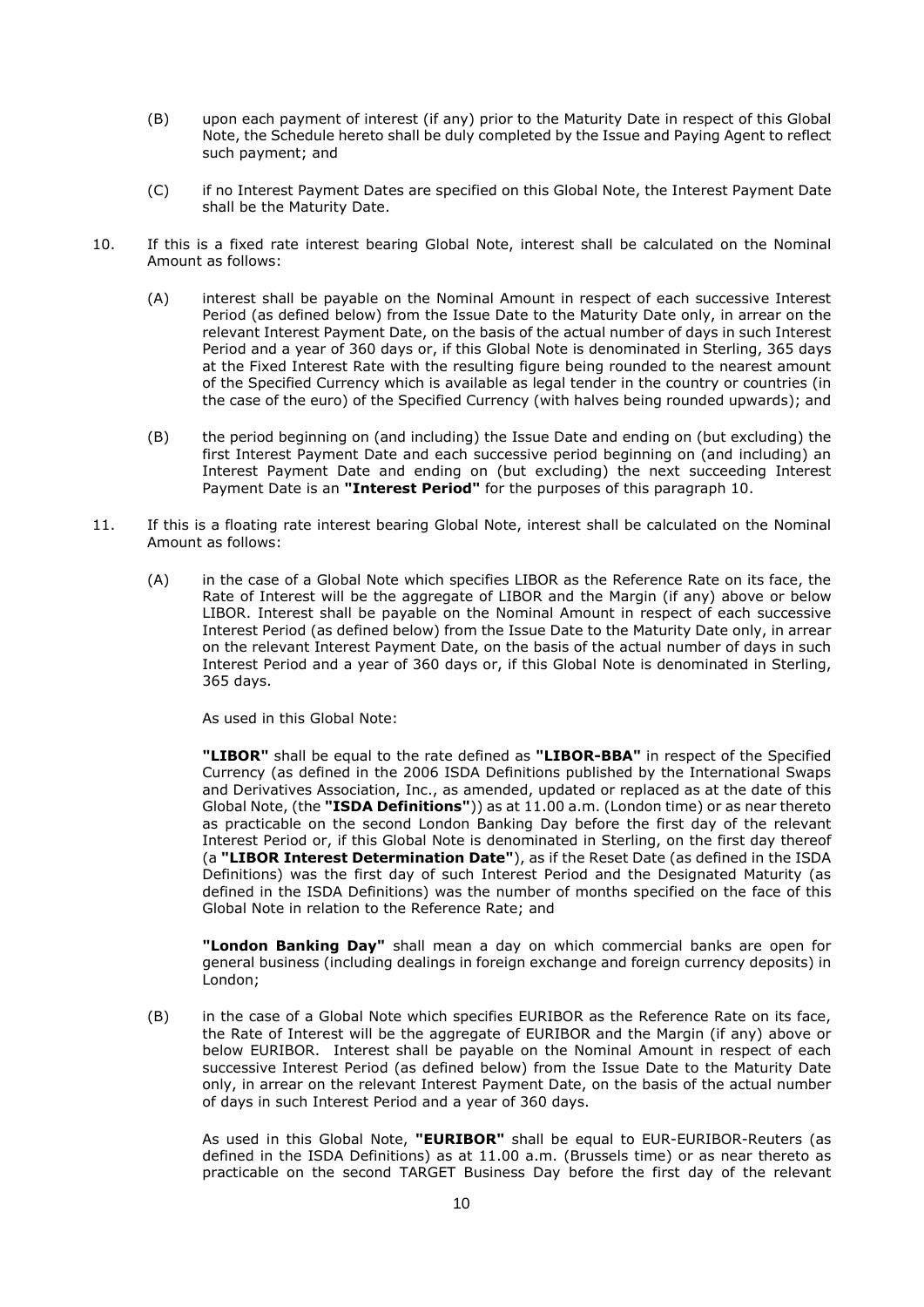Interest Period (a **"EURIBOR Interest Determination Date"**), as if the Reset Date (as defined in the ISDA Definitions) was the first day of such Interest Period and the Designated Maturity (as defined in the ISDA Definitions) was the number of months specified on the face of this Global Note in relation to the Reference Rate;

- (C) in the case of a Global Note which specifies any other Reference Rate on its face, the Rate of Interest will be the aggregate of such Reference Rate and the Margin (if any) above or below such Reference Rate. Interest shall be payable on the Nominal Amount in respect of each successive Interest Period (as defined below) from the Issue Date to the Maturity Date only, in arrear on the relevant Interest Payment Date, on the basis of the Day Count Fraction specified hereon. As used in this Global Note, the Reference Rate shall be equal to the Reference Rate which appears on the relevant Screen Page as at the Relevant Time on the Interest Determination Date as each such term is specified hereon;
- (D) the Calculation Agent will, as soon as practicable after 11.00 a.m. (London time) on each LIBOR Interest Determination Date or 11.00 a.m. (Brussels time) on each EURIBOR Interest Determination Date or at the Relevant Time on each other specified Interest Determination Date (as the case may be), determine the Rate of Interest and calculate the amount of interest payable (the **"Amount of Interest"**) for the relevant Interest Period. **"Rate of Interest"** means the rate which is determined in accordance with the provisions of paragraph 12(A), (B) or (C) (as the case may be). The Amount of Interest payable per Note shall be calculated by applying the Rate of Interest to the Nominal Amount, multiplying such product by the actual number of days in the Interest Period concerned divided by 360 or, if this Global Note is denominated in Sterling or Renminbi, by 365 or the relevant Day Count Fraction and rounding the resulting figure to the nearest amount of the Specified Currency which is available as legal tender in the country or countries (in the case of the euro) of the Specified Currency (with halves being rounded upwards). The determination of the Rate of Interest and the Amount of Interest by the Calculation Agent named above shall (in the absence of manifest error) be final and binding upon all parties;
- (E) the period beginning on (and including) the Issue Date and ending on (but excluding) the first Interest Payment Date and each successive period beginning on (and including) an Interest Payment Date and ending on (but excluding) the next succeeding Interest Payment Date is called an **"Interest Period"** for the purposes of this paragraph 11; and
- (F) the Issuer will procure that a notice specifying the Rate of Interest payable in respect of each Interest Period be published as soon as practicable after the determination of the Rate of Interest. Such notice will be delivered to the clearing system(s) in which this Global Note is held at the relevant time or, if this Global Note has been exchanged for bearer definitive Notes pursuant to paragraph 7, will be published in a leading English language daily newspaper published in London (which is expected to be the *Financial Times*).
- 12. If the proceeds of this Global Note are accepted in the United Kingdom, the Nominal Amount shall be not less than £100,000 (or the equivalent in any other currency).
- 13. Instructions for payment must be received at the offices of the Issue and Paying Agent referred to above together with this Global Note as follows:
	- (A) if this Global Note is denominated in United States dollars, Canadian dollars, Swiss francs, euro or Sterling, at least one Business Day prior to the relevant payment date; and
	- (B) in all other cases, at least two Business Days prior to the relevant payment date.

As used in this paragraph 13, **"Business Day"** means:

(1) a day other than a Saturday or Sunday on which commercial banks are open for general business (including dealings in foreign exchange and foreign currency deposits) in London; and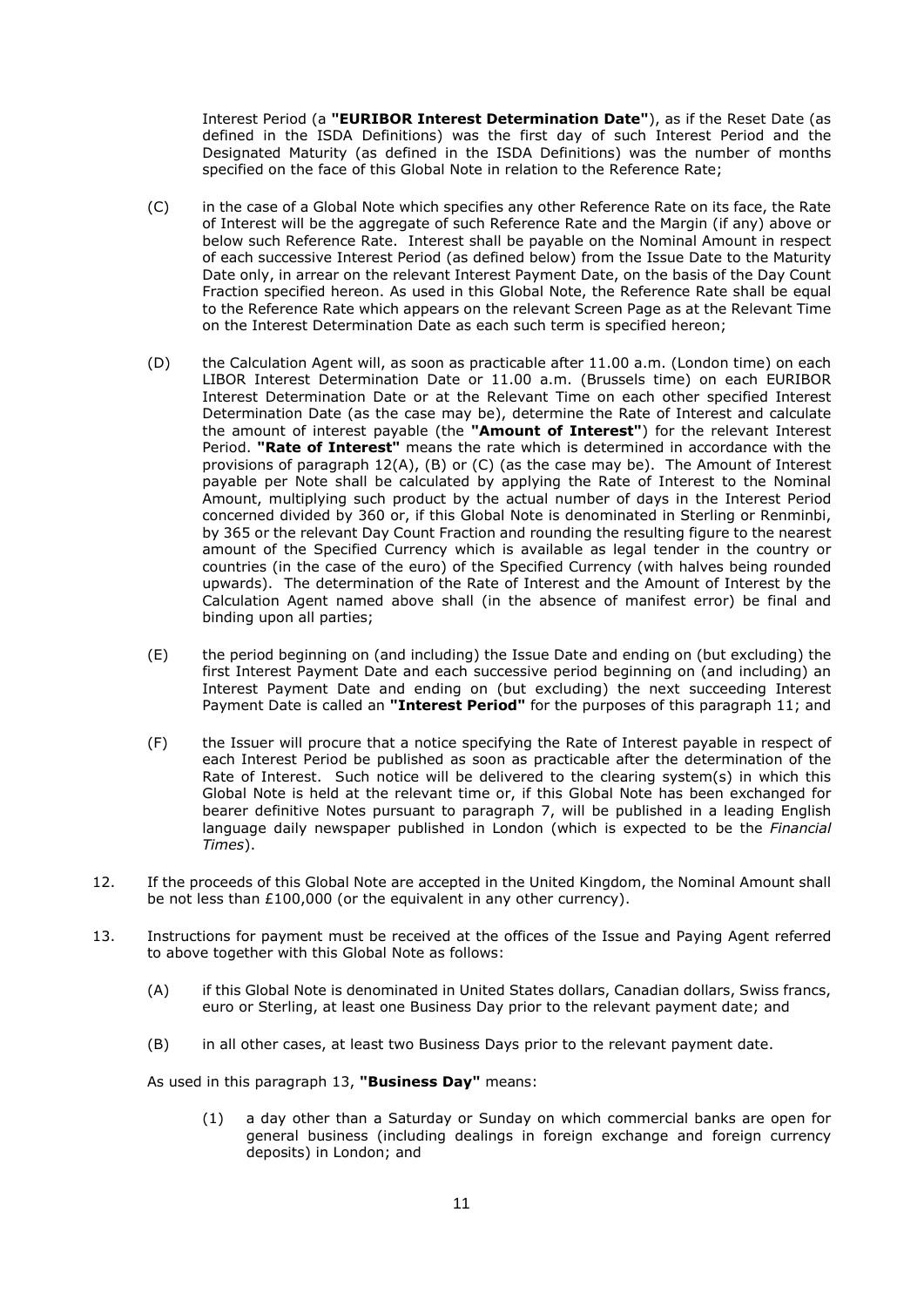- (2) in the case of payments in euro, a TARGET Business Day, and, in all other cases, a day on which commercial banks are open for general business (including dealings in foreign exchange and foreign currency deposits) in the principal financial centre in the country of the Specified Currency.
- 14. This Global Note shall not be validly issued unless manually authenticated by the Issue and Paying Agent.
- 15. This Global Note and any non-contractual obligations arising from or connected with it are governed by, and shall be construed in accordance with, English law.

The English courts have exclusive jurisdiction to settle any dispute arising out of or in connection with this Global Note and any non-contractual obligations arising from or connected with it (including a dispute regarding the existence, validity or termination of this Global Note). The parties to this Global Note agree that the English courts are the most appropriate and convenient courts to settle any such dispute and accordingly no such party will argue to the contrary.

16. No person shall have any right to enforce any provision of this Note under the Contracts (Rights of Third Parties) Act 1999 but this does not affect any right or remedy of any person which exists or is available apart from that Act.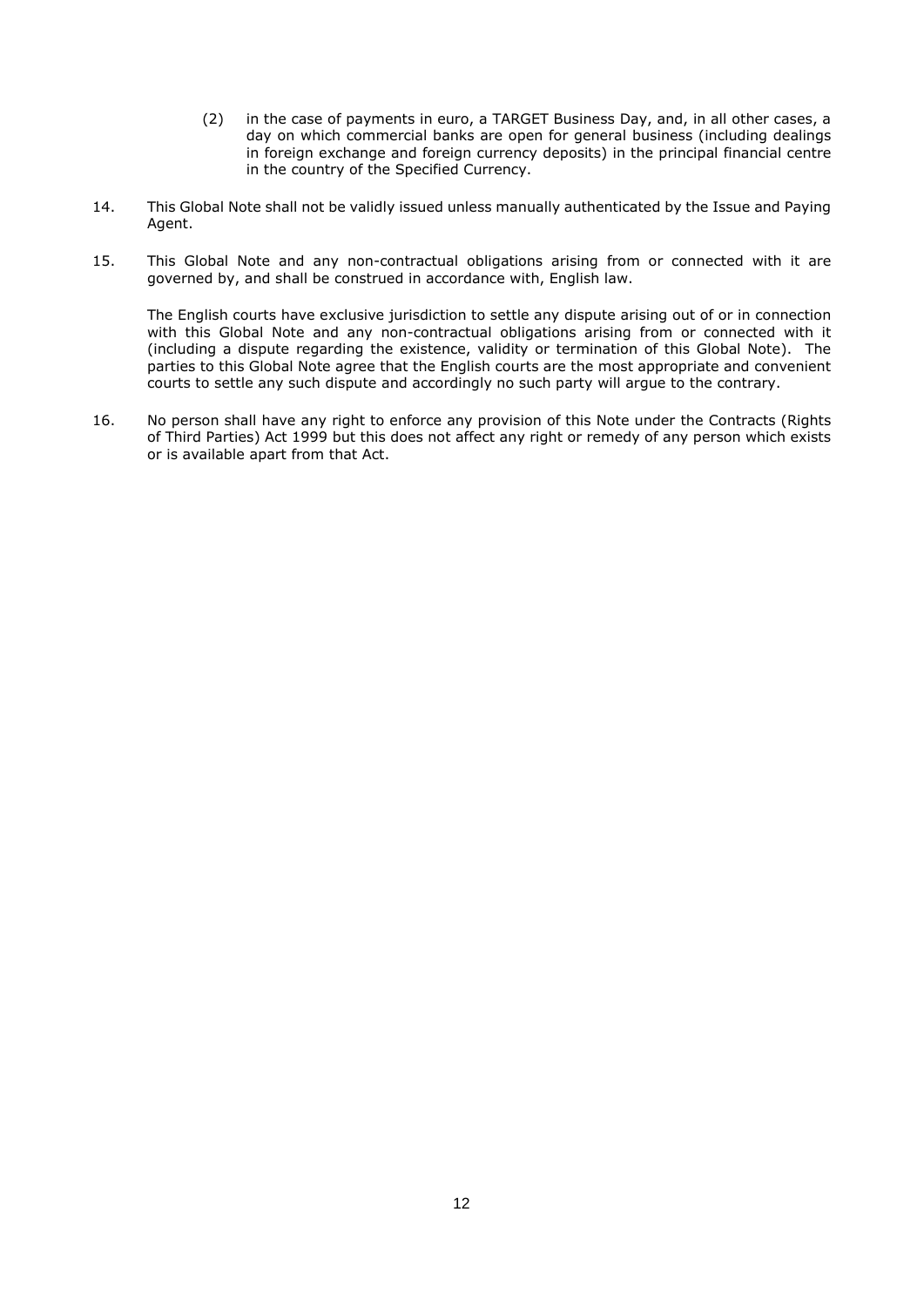## Signed on behalf of: **H & M HENNES & MAURITZ AB (PUBL)**

 $By:$ 

(*Authorised Signatory*)

## **AUTHENTICATED** by

## **CITIBANK, N.A., LONDON BRANCH**

without recourse, warranty or liability and for authentication purposes only

By:  $\frac{1}{\sqrt{2}}$ 

(*Authorised Signatory*)

[EFFECTUATED by or on behalf of the Common Safekeeper]

## [**COMMON SAFEKEEPER**]

as Common Safekeeper

 $By:$ 

(Authorised Signatory) [For the purposes of effectuation only]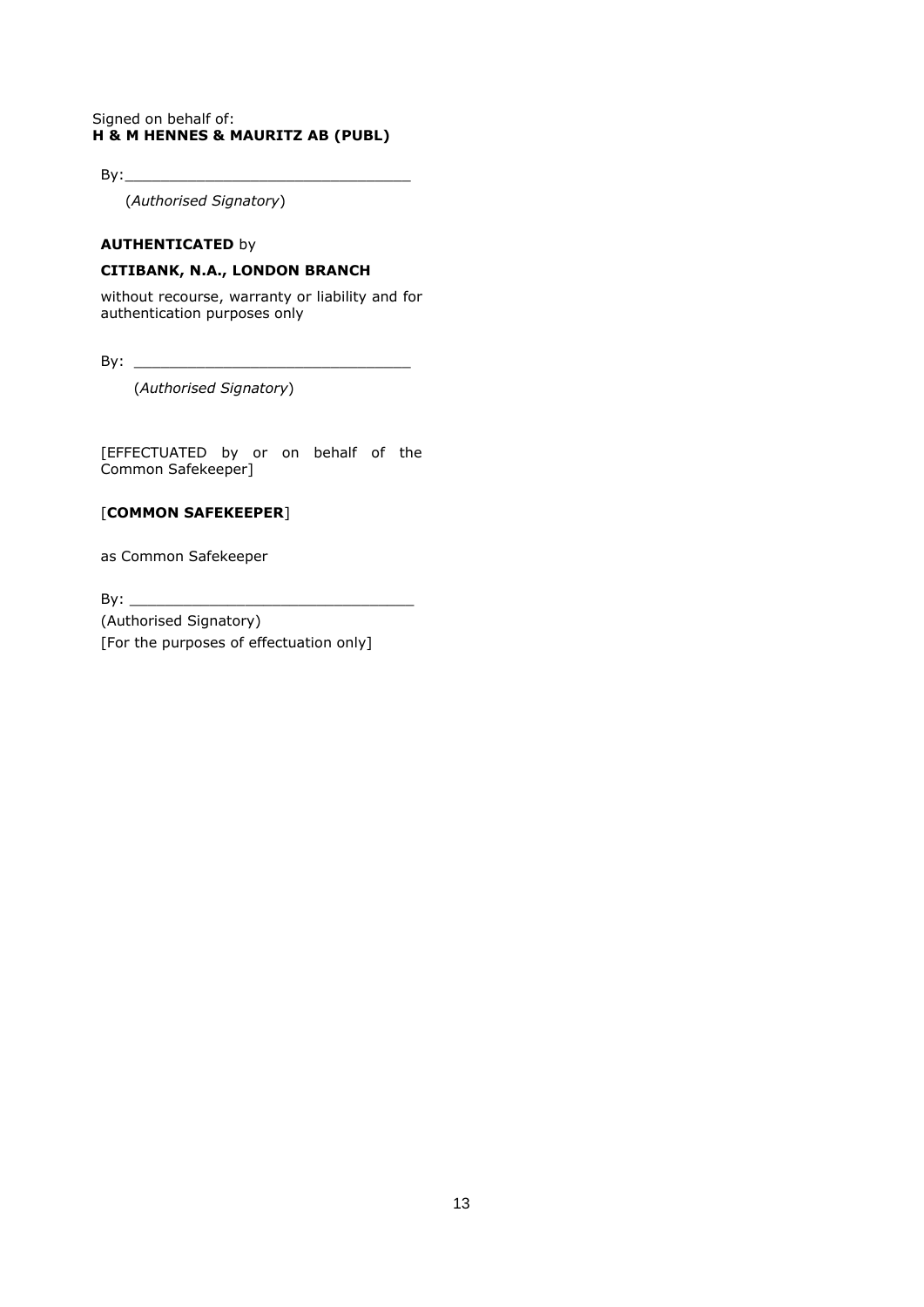## **SCHEDULE 1 : PAYMENTS OF INTEREST**

The following payments of interest in respect of this Global Note have been made:

## **FIXED RATE INTEREST PAYMENTS**

| Date of<br><b>Payment</b> | <b>Payment From</b> | <b>Payment To</b> | <b>Amount of Interest</b><br>Paid | <b>Notation on behalf</b><br>of Issue and<br><b>Paying Agent</b> |
|---------------------------|---------------------|-------------------|-----------------------------------|------------------------------------------------------------------|
|                           |                     |                   |                                   |                                                                  |
|                           |                     |                   |                                   |                                                                  |
|                           |                     |                   |                                   |                                                                  |
|                           |                     |                   |                                   |                                                                  |
|                           |                     |                   |                                   |                                                                  |

## **FLOATING RATE INTEREST PAYMENTS**

| <b>Period From</b> | <b>Period To</b> | Date of<br><b>Payment</b> | <b>Interest</b><br><b>Rate per</b><br>annum | <b>Amount of</b><br><b>Interest Paid</b> | <b>Notation on</b><br>behalf of<br><b>Issue and</b><br><b>Paying Agent</b> |
|--------------------|------------------|---------------------------|---------------------------------------------|------------------------------------------|----------------------------------------------------------------------------|
|                    |                  |                           |                                             |                                          |                                                                            |
|                    |                  |                           |                                             |                                          |                                                                            |
|                    |                  |                           |                                             |                                          |                                                                            |
|                    |                  |                           |                                             |                                          |                                                                            |
|                    |                  |                           |                                             |                                          |                                                                            |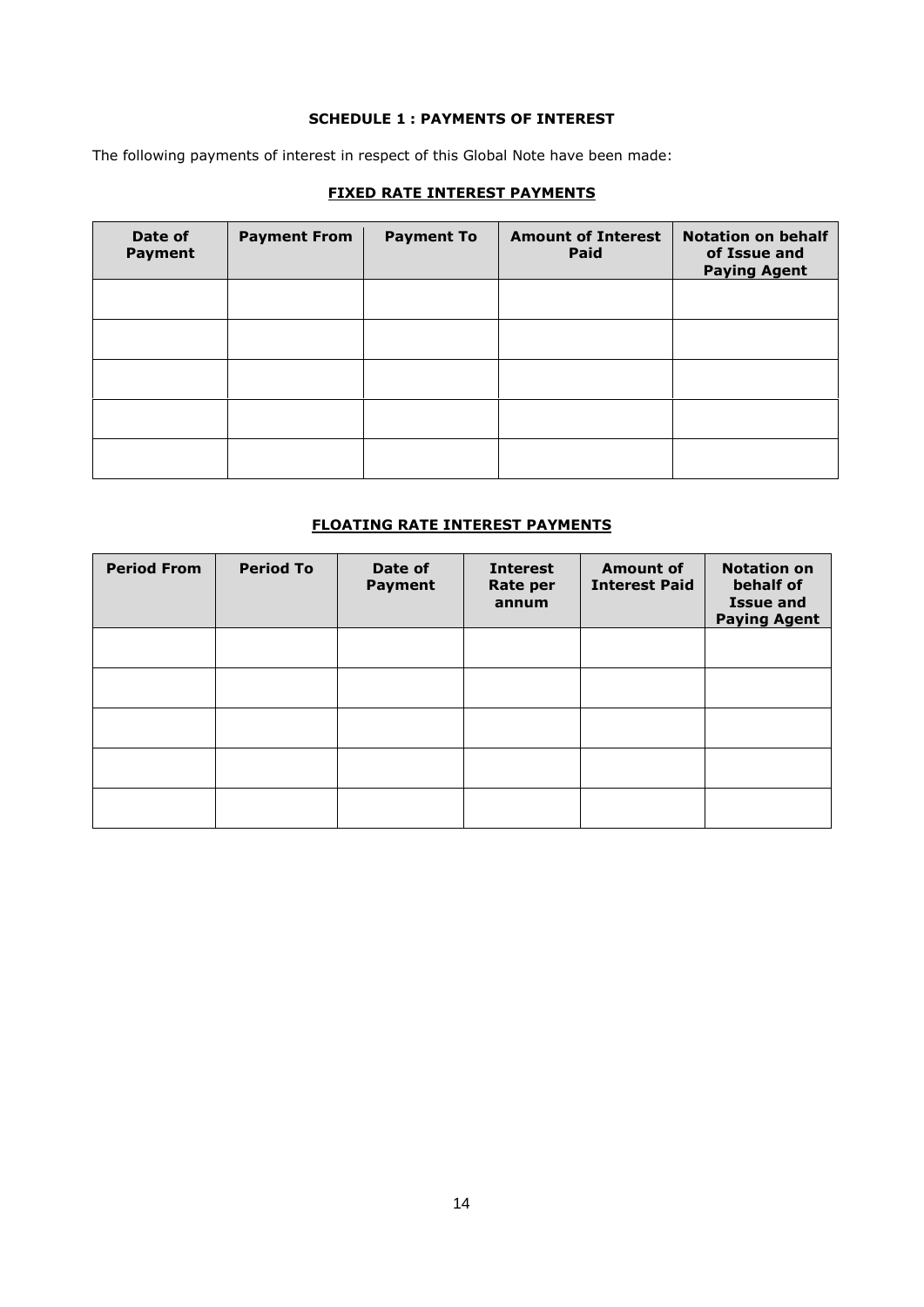### **FORM OF MULTICURRENCY DEFINITIVE NOTE (INTEREST BEARING/DISCOUNTED)**

THE SECURITIES REPRESENTED BY THIS GLOBAL NOTE HAVE NOT BEEN AND WILL NOT BE REGISTERED UNDER THE UNITED STATES SECURITIES ACT OF 1933 (THE **"SECURITIES NOTE"**) OR ANY U.S. STATE SECURITIES LAWS AND MAY NOT BE OFFERED, SOLD OR DELIVERED WITHIN THE UNITED STATES OR TO, OR FOR THE ACCOUNT OR BENEFIT OF, U.S. PERSONS (AS DEFINED IN REGULATION S UNDER THE SECURITIES ACT) UNLESS AN EXEMPTION FROM THE REGISTRATION REQUIREMENTS OF THE SECURITIES ACT IS AVAILABLE AND IN ACCORDANCE WITH ALL APPLICABLE SECURITIES LAWS OF ANY STATE OF THE UNITED STATES AND ANY OTHER JURISDICTION. THIS LEGEND SHALL CEASE TO APPLY UPON THE EXPIRY OF THE PERIOD OF 40 DAYS AFTER THE COMPLETION OF THE DISTRIBUTION OF ALL THE SECURITIES OF THE TRANCHE OF WHICH THIS SECURITY FORMS PART.

## **H & M HENNES & MAURITZ AB (PUBL) (Incorporated in Sweden)**

Legal Entity Identifier (LEI): 529900O5RR7R39FRDM42

|                                                                                                                                             | Maturity Date <sup>1</sup> : __________________________                                      |
|---------------------------------------------------------------------------------------------------------------------------------------------|----------------------------------------------------------------------------------------------|
| Specified Currency:<br><u> 1986 - Jan Barbarat, prima prima prima prima prima prima prima prima prima prima prima prima prima prima pri</u> | Nominal Amount: ___________________<br>(words<br>and figures if a Sterling denominated Note) |
| Reference Rate: ________________________ month<br>$LIBOR/EURIBOR/[OTHER]:$ _____________                                                    | Interest Payment Date(s): ________________                                                   |
| Reference Rate Screen Page: <sup>2</sup>                                                                                                    | Interest Determination Date: <sup>3</sup>                                                    |
| Relevant Time: <sup>4</sup>                                                                                                                 |                                                                                              |
| Fixed Interest Rate: <sup>6</sup> % per annum                                                                                               | Margin: 7___________%                                                                        |
| Calculation Agent: <sup>8</sup>                                                                                                             |                                                                                              |

1. For value received, H & M Hennes & Mauritz AB (publ) (the **"Issuer"**) promises to pay to the bearer of this Global Note on the Maturity Date the Nominal Amount, together with interest thereon at the rate and at the times (if any) specified herein.

All such payments shall be made in accordance with an issue and paying agency agreement dated 4 May 2020 (as amended, restated or supplemented from to time, the **"Agency Agreement"**) between the Issuer, the Issue and Paying Agent referred to therein, a copy of which is available for inspection at the offices of Citibank, N.A., London Branch (the **"Issue and Paying Agent"**)

<span id="page-19-1"></span><span id="page-19-0"></span><sup>1</sup> Not to be more than 364 days from (and including) the Issue Date. .

<sup>2</sup> Complete for floating rate interest bearing Notes only if a Reference Rate other than LIBOR or EURIBOR is specified. If the specified Reference Rate is LIBOR or EURIBOR leave blank as these provisions are covered in Condition 12.

<span id="page-19-2"></span><sup>&</sup>lt;sup>3</sup> Complete for floating rate interest bearing Notes only if a Reference Rate other than LIBOR or EURIBOR is specified. If the specified Reference Rate is LIBOR or EURIBOR leave blank as these provisions are covered in Condition 12.

<span id="page-19-3"></span><sup>&</sup>lt;sup>4</sup> Complete for floating rate interest bearing Notes only if a Reference Rate other than LIBOR or EURIBOR is specified. If the specified Reference Rate is LIBOR or EURIBOR leave blank as these provisions are covered in Condition 12.

<span id="page-19-4"></span><sup>&</sup>lt;sup>5</sup> Complete for floating rate interest bearing Notes only if a Reference Rate other than LIBOR or EURIBOR is specified. If the specified Reference Rate is LIBOR or EURIBOR leave blank as these provisions are covered in Condition 12.

<span id="page-19-6"></span><span id="page-19-5"></span> $^6$  Complete for fixed rate interest bearing Notes only.

<span id="page-19-7"></span> $7 \tComplete for floating rate interest bearing Notes only.$ 

Complete for all floating rate interest bearing Notes.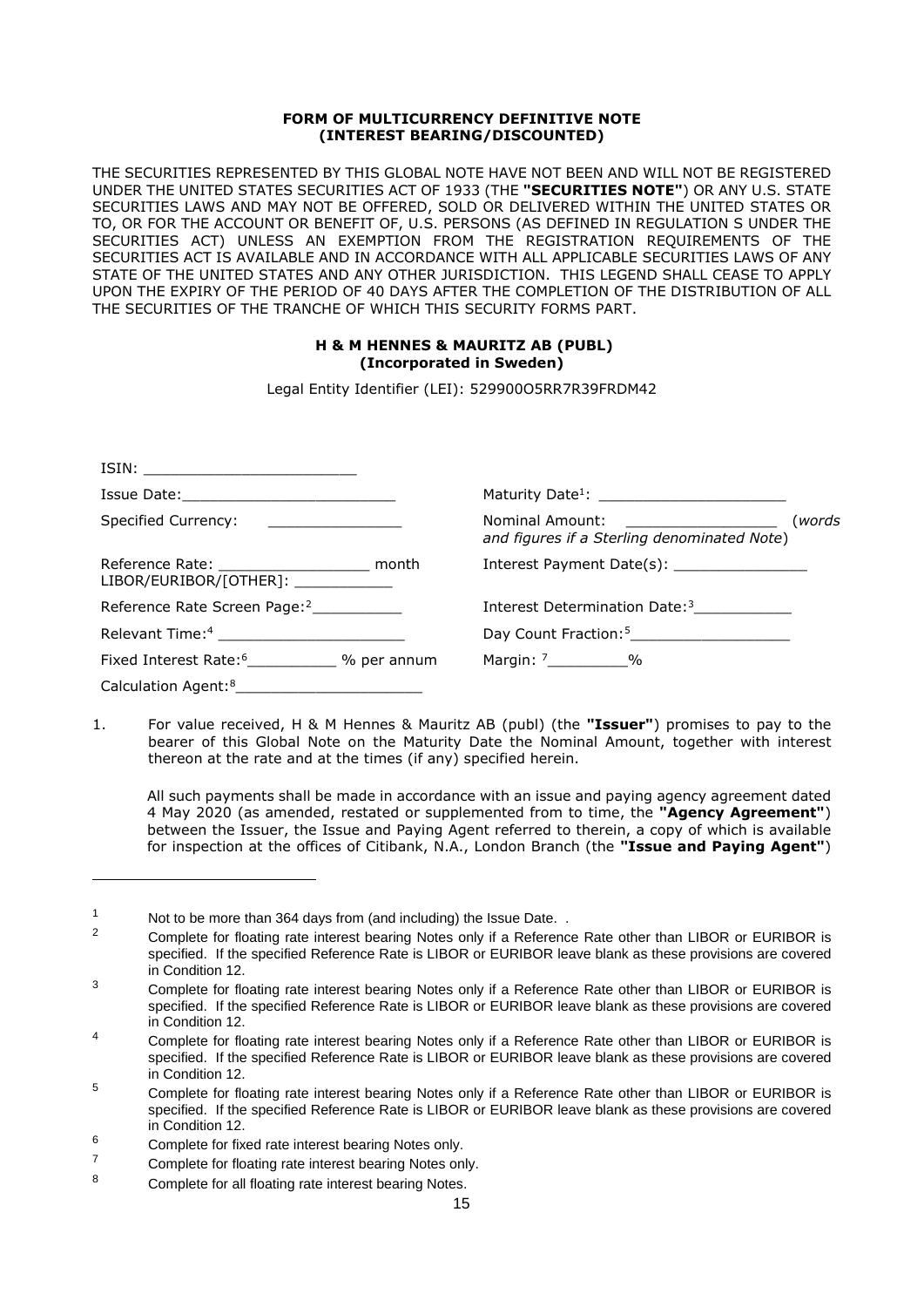at Citigroup Centre, Canada Square, Canary Wharf, London E14 5LB, and subject to and in accordance with the terms and conditions set forth below. All such payments shall be made upon presentation and surrender of this Note at the offices of the Issue and Paying Agent referred to above by transfer to an account denominated in the above-mentioned Specified Currency maintained by the bearer with (i) a bank in the principal financial centre in the country of that currency or, (ii) in the case of a Note denominated or payable in euro by transfer to a euro account (or any other account to which euro may be credited or transferred) maintained by the payee with, a bank in the principal financial centre of any member state of the European Union.

Notwithstanding the foregoing, presentation and surrender of this Note shall be made outside the United States and no amount shall be paid by transfer to an account in the United States or mailed to an address in the United States. In the case of a Note denominated in U.S. Dollars, payments shall be made by transfer to an account denominated in U.S. Dollars in the principal financial centre of any country outside of the United States that the Issuer or Issue and Paying Agent so chooses.

- 2. All payments of principal, interest and other assimilated revenues in respect of this Note by or on behalf of the Issuer shall be made without set off, counterclaim, fees, liabilities or similar deductions and free and clear of, and without deduction or withholding for or on account of, any present or future taxes, levies, duties, assessments or charges of any nature now or hereafter imposed, levied, collected, withheld or assessed by or on behalf of the Issuer's taxing jurisdiction[s] or any political subdivision or any taxing authority of or in any of the foregoing (**"Taxes"**), unless such deduction or withholding is required by law. In that event, the Issuer shall, to the extent permitted by applicable law or regulation, pay such additional amounts as shall be necessary in order that the net amounts received by the bearer of this Note after such deduction or withholding shall equal the amount which would have been receivable hereunder in the absence of such deduction or withholding, except that no such additional amounts shall be payable where this Note is presented for payment:
	- (a) by or on behalf of a holder which is liable to such Taxes by reason of its having some connection with the jurisdiction imposing the Taxes other than the mere holding of this Note; or
	- (b) more than 15 days after the Maturity Date or, if applicable, the relevant Interest Payment Date or (in either case) the date on which payment hereof is duly provided for, whichever occurs later, except to the extent that the holder would have been entitled to such additional amounts if it had presented this Note on the last day of such period of 15 days.
- 3. If the Maturity Date or, if applicable, the relevant Interest Payment Date is not a Payment Business Day (as defined herein) payment in respect hereof will not be made and credit or transfer instructions shall not be given until the next following Payment Business Day (unless that date falls more than 364 days after the Issue Date, in which case payment shall be made on the immediately preceding Payment Business Day) and neither the bearer of this Note nor the holder or beneficial owner of any interest herein or rights in respect hereof shall be entitled to any interest or other sums in respect of such postponed payment.

As used in this Note:

**"Payment Business Day"** means any day other than a Saturday or Sunday which is either (i) if the above-mentioned Specified Currency is any currency other than euro, a day on which commercial banks and foreign exchange markets settle payments and are open for general business (including dealings in foreign exchange and foreign currency deposits) in the principal financial centre of the country of the relevant Specified Currency or (ii) if the Specified Currency is euro, a day which is a TARGET Business Day; and

**"TARGET Business Day"** means a day on which the Trans-European Automated Real-time Gross Settlement Express Transfer (TARGET2) System, or any successor thereto, is operating credit or transfer instructions in respect of payments in euro.

Provided that if the Issue and Paying Agent determines with the agreement of the Issuer that the market practice in respect of euro denominated internationally offered securities is different from that specified above, the above shall be deemed to be amended so as to comply with such market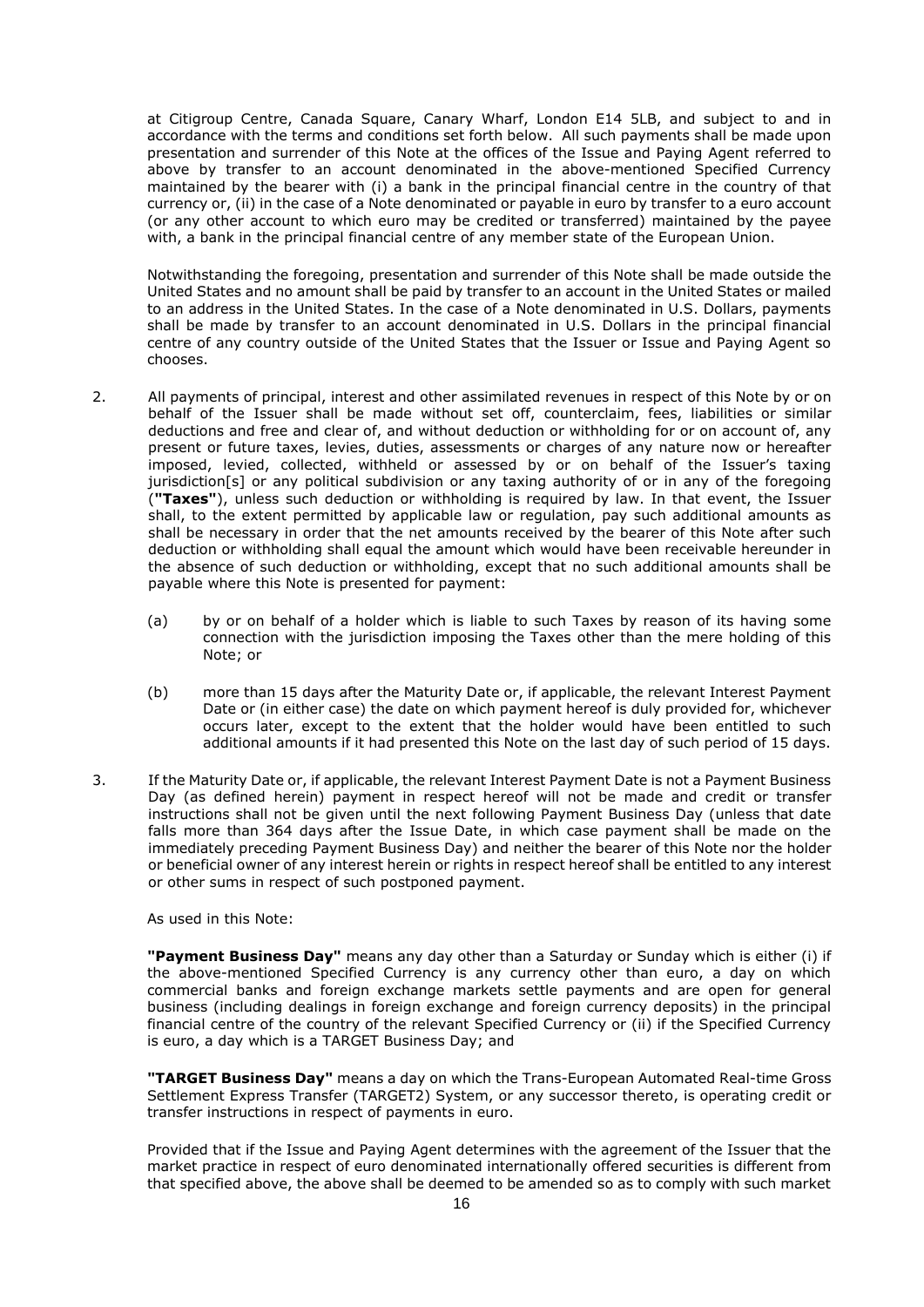practice and the Issue and Paying Agent shall procure that a notice of such amendment is published in accordance with Condition 8(f) not less than 15 days prior to the date on which any payment in euro falls due to be made in such manner as the Issue and Paying Agent may determine.

- 4. The payment obligation of the Issuer represented by this Note constitutes and at all times shall constitute a direct and unsecured obligation of the Issuer ranking at least *pari passu* with all present and future unsecured and unsubordinated obligations of the Issuer other than obligations preferred by mandatory provisions of law applying to companies generally.
- 5. This Note is negotiable and, accordingly, title hereto shall pass by delivery and the bearer shall be treated as being absolutely entitled to receive payment upon due presentation hereof free and clear of any equity, set-off or counterclaim on the part of the Issuer against any previous bearer hereof.
- 6. If this is an interest bearing Note, then:
	- (a) notwithstanding the provisions of paragraph 1 above, if any payment of interest in respect of this Note falling due for payment prior to the above-mentioned Maturity Date remains unpaid on the fifteenth day after falling so due, the Final Redemption Amount shall be payable on such fifteenth day;
	- (b) upon each payment of interest (if any) prior to the Maturity Date in respect of: (1) this Note, the Schedule hereto shall be duly completed by the Issue and Paying Agent to reflect such payment; and
	- (c) if no Interest Payment Dates are specified on this Note, the Interest Payment Date shall be the Maturity Date.
- 7. If this is a fixed rate interest bearing Note, interest shall be calculated on the Nominal Amount as follows:
	- (a) interest shall be payable on the Nominal Amount in respect of each successive Interest Period (as defined below) from the Issue Date to the Maturity Date only, in arrear on the relevant Interest Payment Date, on the basis of the actual number of days in such Interest Period and a year of 360 days or, if this Note is denominated in Sterling, 365 days at the above-mentioned Fixed Interest Rate with the resulting figure being rounded to the nearest amount of the above-mentioned Specified Currency which is available as legal tender in the country or countries (in the case of the euro) of the Specified Currency (with halves being rounded upwards); and
	- (b) the period beginning on (and including) the Issue Date and ending on (but excluding) the first Interest Payment Date and each successive period beginning on (and including) an Interest Payment Date and ending on (but excluding) the next succeeding Interest Payment Date is an **"Interest Period"** for the purposes of this paragraph 7.
- 8. If this is a floating rate interest bearing Note, interest shall be calculated on the Nominal Amount as follows:
	- (a) in the case of a Note which specifies LIBOR as the Reference Rate on its face, the Rate of Interest will be the aggregate of LIBOR and the above-mentioned Margin (if any) above or below LIBOR. Interest shall be payable on the Nominal Amount in respect of each successive Interest Period (as defined below) from the Issue Date to the Maturity Date only, in arrear on the relevant Interest Payment Date, on the basis of the actual number of days in such Interest Period and a year of 360 days or, if this Note is denominated in Sterling, 365 days.

As used in this Note:

**"LIBOR"** shall be equal to the rate defined as **"LIBOR-BBA"** in respect of the abovementioned Specified Currency (as defined in the 2006 ISDA Definitions published by the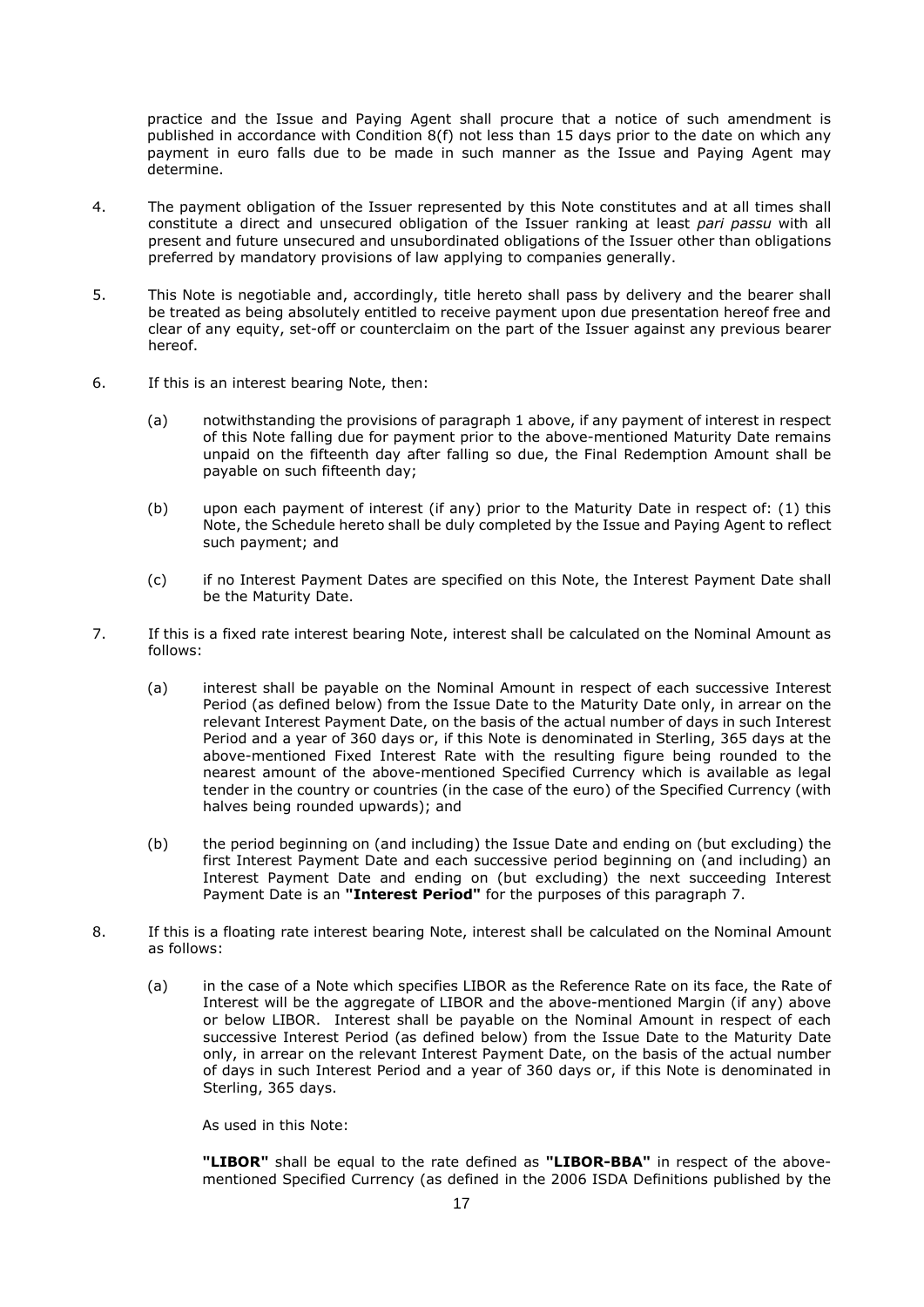International Swaps and Derivatives Association, Inc., as amended, updated or replaced as at the date of this Note, (the **"ISDA Definitions"**)) as at 11.00 a.m. (London time) or as near thereto as practicable on the second London Banking Day before the first day of the relevant Interest Period or, if this Note is denominated in Sterling, on the first day thereof (a **"LIBOR Interest Determination Date"**), as if the Reset Date (as defined in the ISDA Definitions) was the first day of such Interest Period and the Designated Maturity (as defined in the ISDA Definitions) was the number of months specified on the face of this Note in relation to the Reference Rate; and

**"London Banking Day"** shall mean a day on which commercial banks are open for general business (including dealings in foreign exchange and foreign currency deposits) in London;

(b) in the case of a Note which specifies EURIBOR as the Reference Rate on its face, the Rate of Interest will be the aggregate of EURIBOR and the above-mentioned Margin (if any) above or below EURIBOR. Interest shall be payable on the Nominal Amount in respect of each successive Interest Period (as defined below) from the Issue Date to the Maturity Date only, in arrear on the relevant Interest Payment Date, on the basis of the actual number of days in such Interest Period and a year of 360 days.

As used in this Note, **"EURIBOR"** shall be equal to EUR-EURIBOR-Reuters (as defined in the ISDA Definitions) as at 11.00 a.m. (Brussels time) or as near thereto as practicable on the second TARGET Business Day before the first day of the relevant Interest Period (a **"EURIBOR Interest Determination Date"**), as if the Reset Date (as defined in the ISDA Definitions) was the first day of such Interest Period and the Designated Maturity (as defined in the ISDA Definitions) was the number of months specified on the face of this Note in relation to the Reference Rate;

- (c) in the case of a Note which specifies any other Reference Rate on its face, the Rate of Interest will be the aggregate of such Reference Rate and the Margin (if any) above or below such Reference Rate. Interest shall be payable on the Nominal Amount in respect of each successive Interest Period (as defined below) from the Issue Date to the Maturity Date only, in arrears on the relevant Interest Payment Date, on the basis of the Day Count Fraction specified hereon. As used in this Note, the Reference Rate shall be equal to the Reference Rate which appears on the relevant Reference Rate Screen Page as at the Relevant Time on the Interest Determination Date as each such term is specified hereon;
- (d) the Calculation Agent will, as soon as practicable after 11.00 a.m. (London time) on each LIBOR Interest Determination Date or 11.00 a.m. (Brussels time) on each EURIBOR Interest Determination Date or at the Relevant Time on each other specified Interest Determination Date (as the case may be), determine the Rate of Interest and calculate the amount of interest payable (the **"Amount of Interest"**) for the relevant Interest Period. **"Rate of Interest"** means the rate which is determined in accordance with the provisions of paragraph 9(a), (b) or (c) (as the case may be). The Amount of Interest payable per Note shall be calculated by applying the Rate of Interest to the Nominal Amount, multiplying such product by the actual number of days in the Interest Period concerned divided by 360 or, if this Note is denominated in Sterling, by 365 or the relevant Day Count Fraction and rounding the resulting figure to the nearest amount of the abovementioned Specified Currency which is available as legal tender in the country or countries (in the case of the euro) of the Specified Currency (with halves being rounded upwards). The determination of the Rate of Interest and the Amount of Interest by the Calculation Agent named above shall (in the absence of manifest error) be final and binding upon all parties;
- (e) the period beginning on (and including) the Issue Date and ending on (but excluding) the first Interest Payment Date and each successive period beginning on (and including) an Interest Payment Date and ending on (but excluding) the next succeeding Interest Payment Date is called an **"Interest Period"** for the purposes of this paragraph; and
- (f) the Issuer will procure that a notice specifying the Rate of Interest payable in respect of each Interest Period be published as soon as practicable after the determination of the Rate of Interest. Such notice will be delivered to the clearing system(s) in which this Note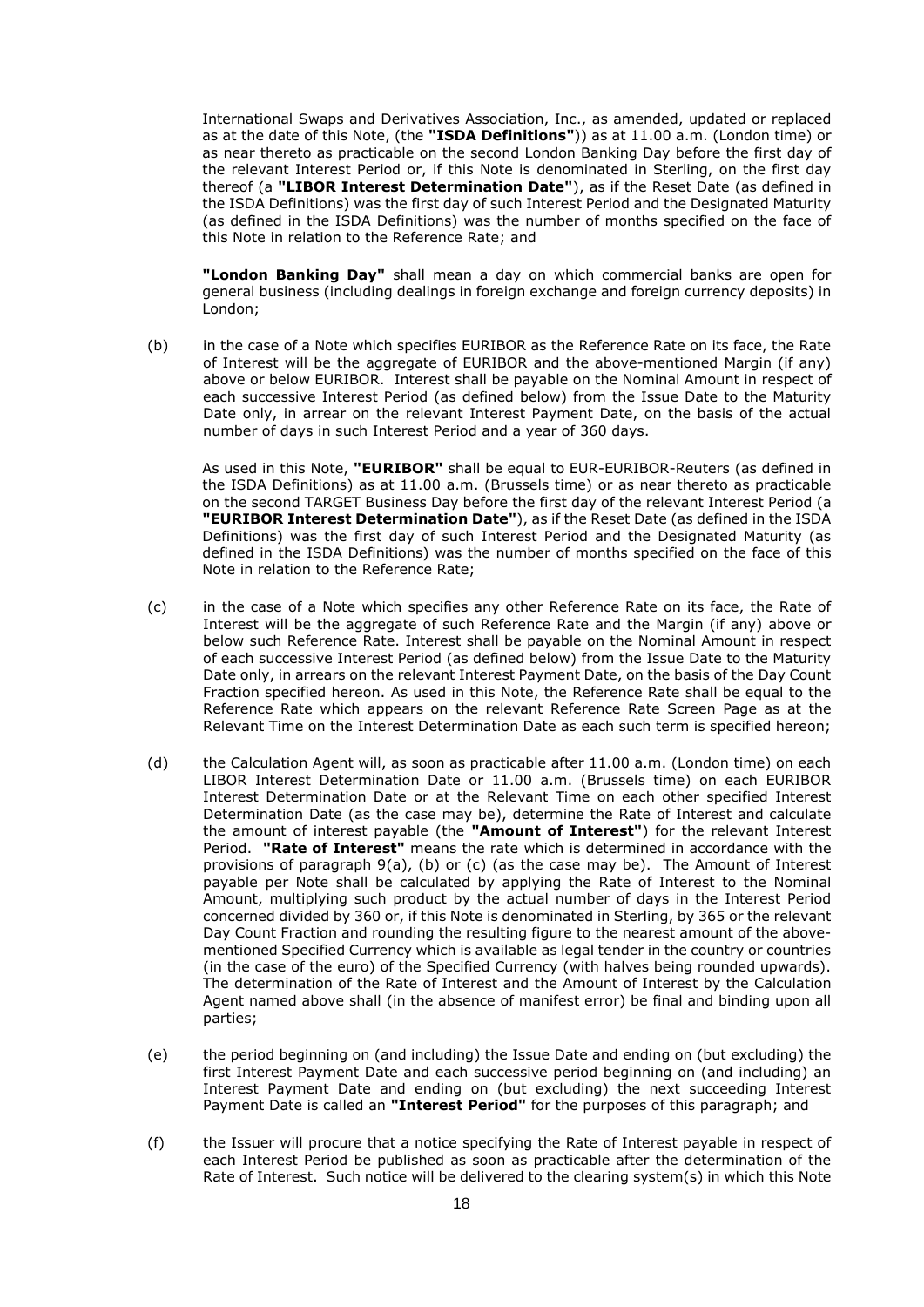is held at the relevant time or, if this Note has been exchanged for bearer definitive Notes pursuant to paragraph 8, will be published in a leading English language daily newspaper published in London (which is expected to be the *Financial Times*).

- 9. If the proceeds of this Note are accepted in the United Kingdom, the Nominal Amount shall be not less than £100,000 (or the equivalent in any other currency).
- 10. This Note shall not be validly issued unless manually authenticated by the Issue and Paying Agent.
- 11. This Note and any non-contractual obligations arising from or connected with it are governed by, and shall be construed in accordance with, English law.

The English courts have exclusive jurisdiction to settle any dispute arising out of or in connection with this Note (including a dispute regarding the existence, validity or termination of this Note). The parties to this Note agree that the English courts are the most appropriate and convenient courts to settle any such dispute and accordingly no such party will argue to the contrary.

12. No person shall have any right to enforce any provision of this Note under the Contracts (Rights of Third Parties) Act 1999 but this does not affect any right or remedy of any person which exists or is available apart from that Act.

Dated as of the Issue Date.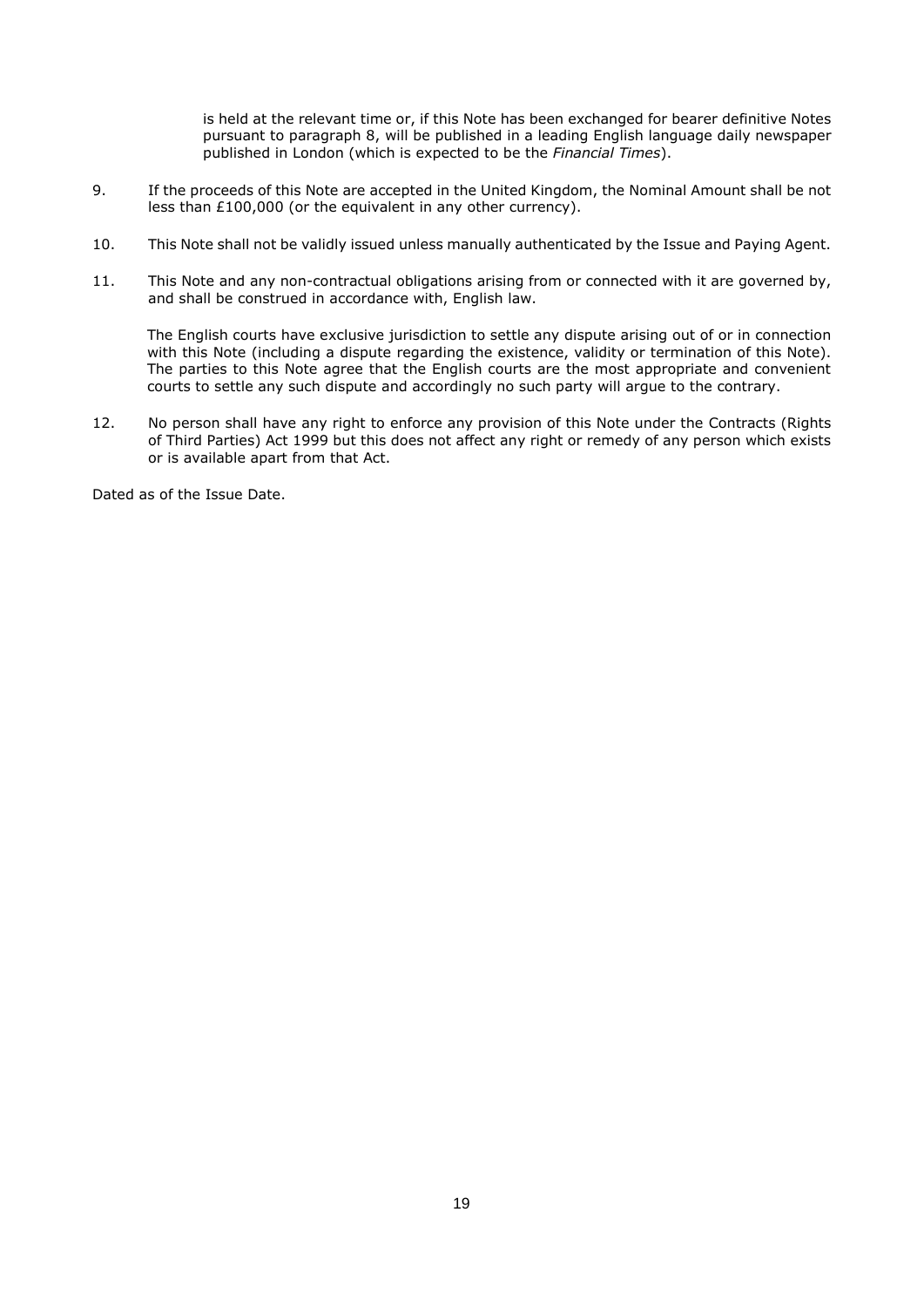Signed on behalf of:

## **H & M HENNES & MAURITZ AB (PUBL)**

 $By:$ 

(*Authorised Signatory*)

AUTHENTICATED by

## **CITIBANK, N.A., LONDON BRANCH**

as Issue and Paying Agent without recourse, warranty or liability and for authentication purposes only

By:  $\overline{\phantom{a}}$ 

(*Authorised Signatory*)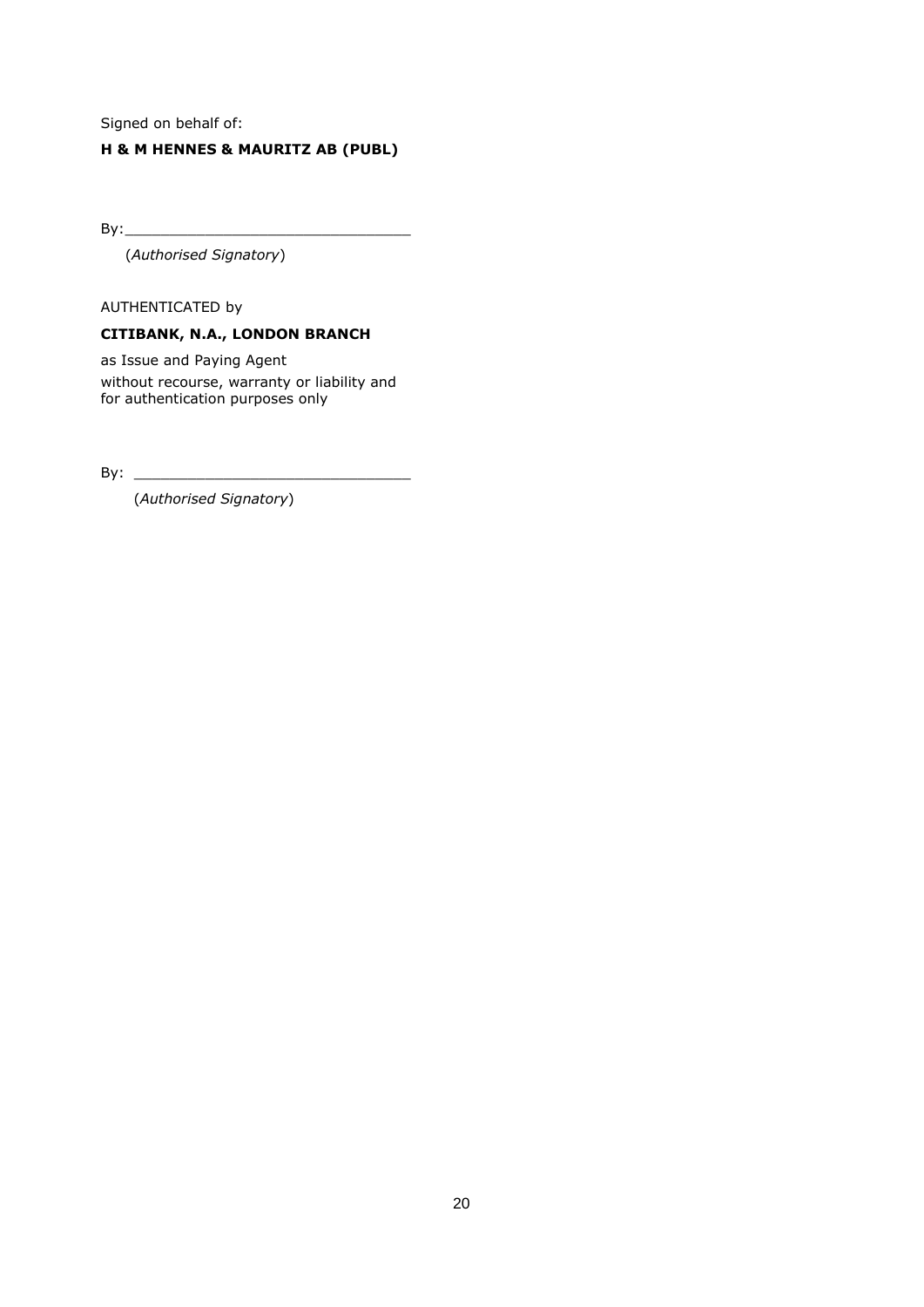#### <span id="page-25-0"></span>**PROGRAMME PARTICIPANTS**

#### **ISSUER**

### **H & M HENNES & MAURITZ AB (PUBL)**

Årstaängsvägen 13 SE-106 38 Stockholm Sweden

Telephone No.: +46 8 796 55 00 Email: [treasury@hm.com](mailto:treasury@hm.com) Attention: Treasury

#### **ARRANGER**

## **BARCLAYS BANK PLC**

5 The North Colonnade Canary Wharf London E14 4BB United Kingdom

Telephone No.: +44 20 7773 5757 Email: [ecpdesk@barclays.com](mailto:ecpdesk@barclays.com) Attention: ECP Trading Desk

#### **Dealer**

## **BARCLAYS BANK PLC**

5 The North Colonnade Canary Wharf London E14 4BB United Kingdom

Telephone No.: +44 20 7773 5757 Email: [ecpdesk@barclays.com](mailto:ecpdesk@barclays.com) Attention: ECP Trading Desk

## **THE ISSUE AND PAYING AGENT**

### **Citibank, N.A., London Branch**

Citigroup Centre Canada Square Canary Wharf London E14 5LB

Telephone No.: +353 (1) 622 2238 Facsimile No.: +353 (1) 622 4029 Attention: ECP Issuance Desk